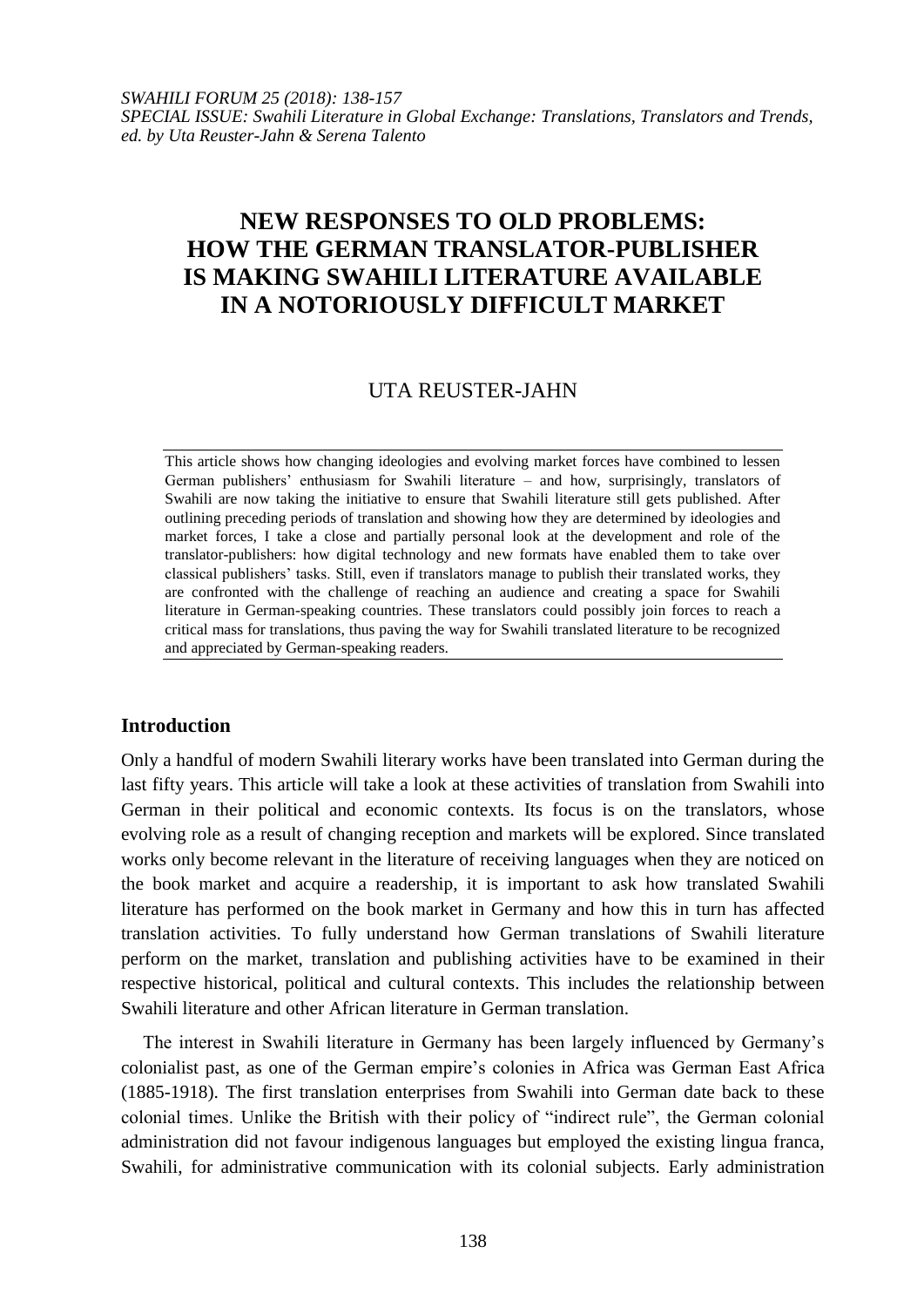officers and language instructors made efforts to translate texts from Swahili into German (Büttner 1894, Seidel 1896, Brode 1905, Velten 1907). These texts were not primarily translated as works of literature, but rather as ethnographic and linguistic data. German colonial endeavours ended after the country's defeat in World War I. German East Africa was split into Rwanda, Burundi and Tanganyika, the latter being mandated to British administration by the League of Nations. After World War II, Tanganyika was transformed into a [United Nations trust territory](https://en.wikipedia.org/wiki/United_Nations_trust_territories) under British control. As a result, German interest in the country lessened.

This changed with Tanganyika's independence in 1961 and the formation of the United Republic of Tanzania through the union between Tanganyika and Zanzibar.<sup>1</sup> Tanzania became one of the most important partners for economic cooperation in sub-Sahara Africa, both for socialist German Democratic Republic (GDR) and capitalist West Germany. Partnerships were also established between church congregations, schools and towns. The people involved in such programmes have been an important target group for translated novels by renowned East African authors writing in English, in particular Meja Mwangi and Abdulrazak Gurnah. Also Ngugi wa Thiong'o's English-language novels have been translated into German or, in the case of his works written in Kikuyu, indirectly from their English translations. In contrast to works by these authors, only a handful Swahili works have been translated into German, the earliest being in the 1970s, when modern Swahili literature was still in its formative period. Nevertheless, it is the only afrophone literature with a relatively extensive body of German-language translation.<sup>2</sup> One must bear in mind, however, that these Swahili works in German translation must compete with works of African literature originally written in English, French or Portuguese, which thus from the start have a much wider circulation and recognition. Moreover, such works are often intended for both African and non-African audiences, immediately increasing potential readership.

As a study by Tomi Adeaga (2006) has shown, the market for German translations of even anglophone African literature is challenging. The publishers interviewed in Adeaga's survey all expressed their disappointment with sales. However, these publishers can hardly be blamed for not having made great efforts. Repeatedly, they launched special promotional campaigns. Already in the 1970s, the publishing houses Peter Hammer (Wuppertal, Germany) and Walter (Olten, Switzerland) started a book series called *Dialog Afrika* edited by Al Imfeld, Jochen R. Klicker and Gerd Meuer, all well-known promoters of African literature in German-speaking countries.<sup>3</sup> In those early years, Swiss organisations and individuals played

<sup>&</sup>lt;sup>1</sup> Tanganyika achieved independence in 1961, while the British Protectorate Zanzibar became independent in 1963. After the revolution in Zanzibar in early 1964, Tanganyika and Zanzibar formed the United Republic of Tanzania in April 1964.

<sup>2</sup> Other languages are Zulu (Dhlomo 1994) and Sesotho (Mofolo 2000), both translated by Peter Sulzer. In addition, a trilingual volume (Shona, English, German) of poems by Chirikure Chirikure appeared in 2011, translated by Sylvia Geist.

<sup>&</sup>lt;sup>3</sup> In some cases, works that previously had been published in the GDR were re-published in this programme. The publisher Volk und Welt ('People and World') in the GDR specialised in translations of international works.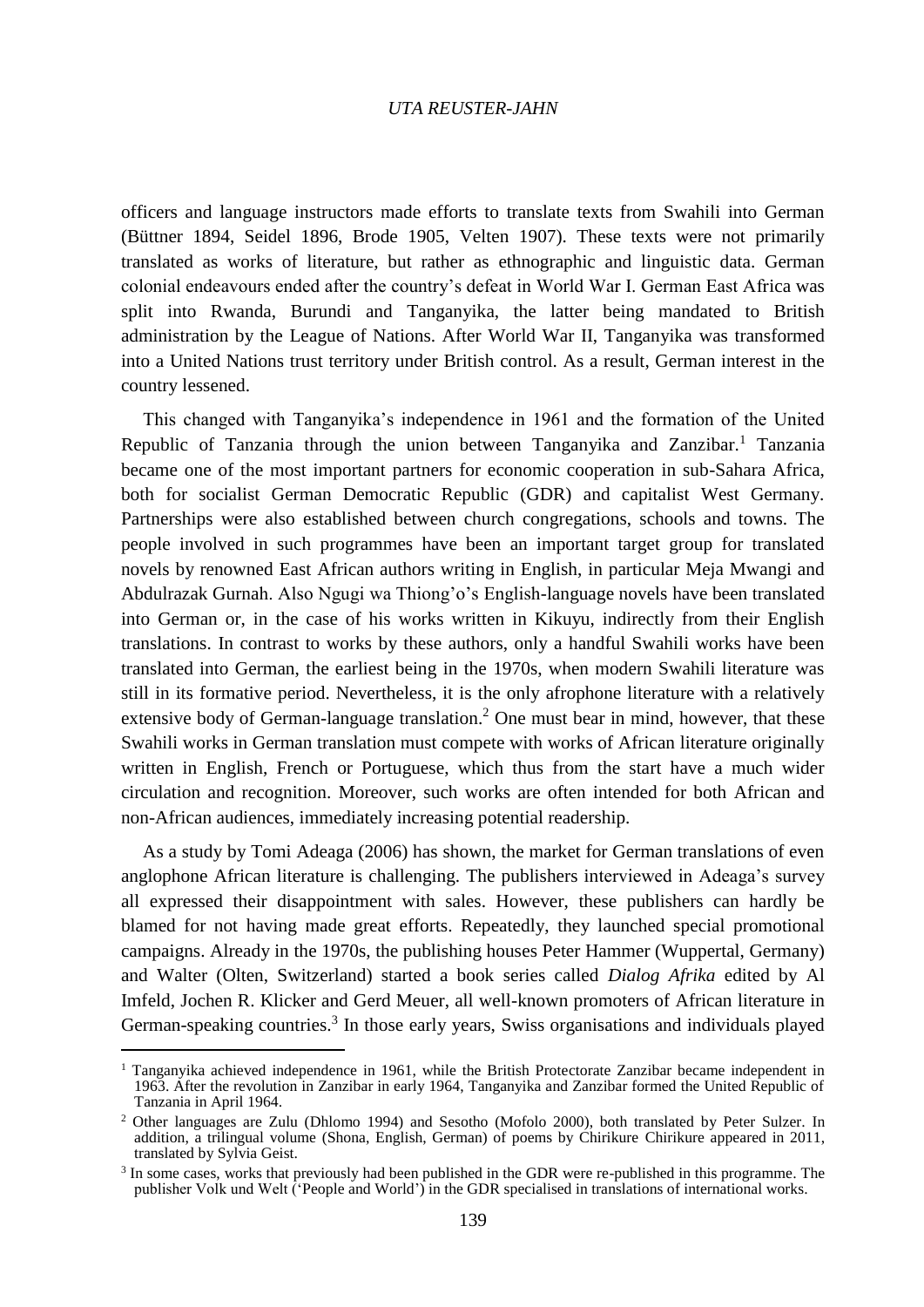a leading role in promoting African literature (Adeaga 2006: 206-208). In the 1980s, scholars Ulla Schild, Gerhard Grohs and Peter Schunck from Mainz University in Germany edited the series *Afrikanische Autoren* ('African Authors', twelve books) with the publisher Otto Lembeck in Frankfurt. In the 1990s, the publishing houses Marino (Ilija Trojanow) and Hammer (Hermann Schulz) launched a promotion campaign for African literature under the name *Afrikanissimo*. However, all these efforts did not significantly increase the sales of books by African authors in German translation (Adeaga 2006: 139). Authors from Africa are apparently not in demand by German-speaking readers. Even though recent publications by a few "afropolitan" writers (Selasie 2005) such as Chimamanda Ngozi Adichie, Teju Cole and Taye Selasie have become global bestsellers, the market for African literature in Germanspeaking countries remains generally difficult.

The African continent is still often perceived as marginal and disadvantaged, and part of the audience consists of a "charity-oriented readership" (Asare in Adeaga 2006: 184-185). This orientation is also reflected in the fact that the influential Association for the Promotion of Literature from Africa, Asia and Latin America in Frankfurt is funded by the Protestant Church in Germany, aid and development agencies, the German government, and the Frankfurt Book Fair (Litprom 2019). This association has been instrumental in the publication of translations of books by authors from the Global South through distributing to publishers translation grants by the German Foreign Office and the Swiss foundation [SüdKulturFonds.](http://www.artlink.ch/index.php?pageid=38)<sup>4</sup> Grants supporting translations of African works have generally been given for books originally written in European languages (and more recently Arabic). In contrast, only two translations of Swahili works received translation grants. This figure, however, must be put into perspective, as one of the translations was done indirectly from French.

It is hard for Swahili literature to find an audience and a market outside East Africa. Most of Swahili literary works are written primarily for a domestic audience, even those by academics educated or working abroad who know that they will be read by international Swahili scholars and critics. The structure, style and even content of their works in many cases follow East African principles of oral story telling. Moreover, their works often do not adhere to the values of individualism, but those of community, even at the expense of individual freedom. Such cultural differences are challenging for translators of Swahili literature because they must continually decide whether to give background information or explain implicit meanings – thus potentially compromising the flow of their translation. However, for this article I decided not to put much emphasis on translation strategies and processes but on the challenges of publication and promotion of translated works. It will show that there have been different periods in the publication of Swahili works translated into

1

<sup>4</sup> The translation programme started in 1984. It subsidises about 20 translations per year. To date, 721 books (novels, short stories and poetry) by African, Asian, Arab and Latin American authors have been sponsored (Litprom 2019).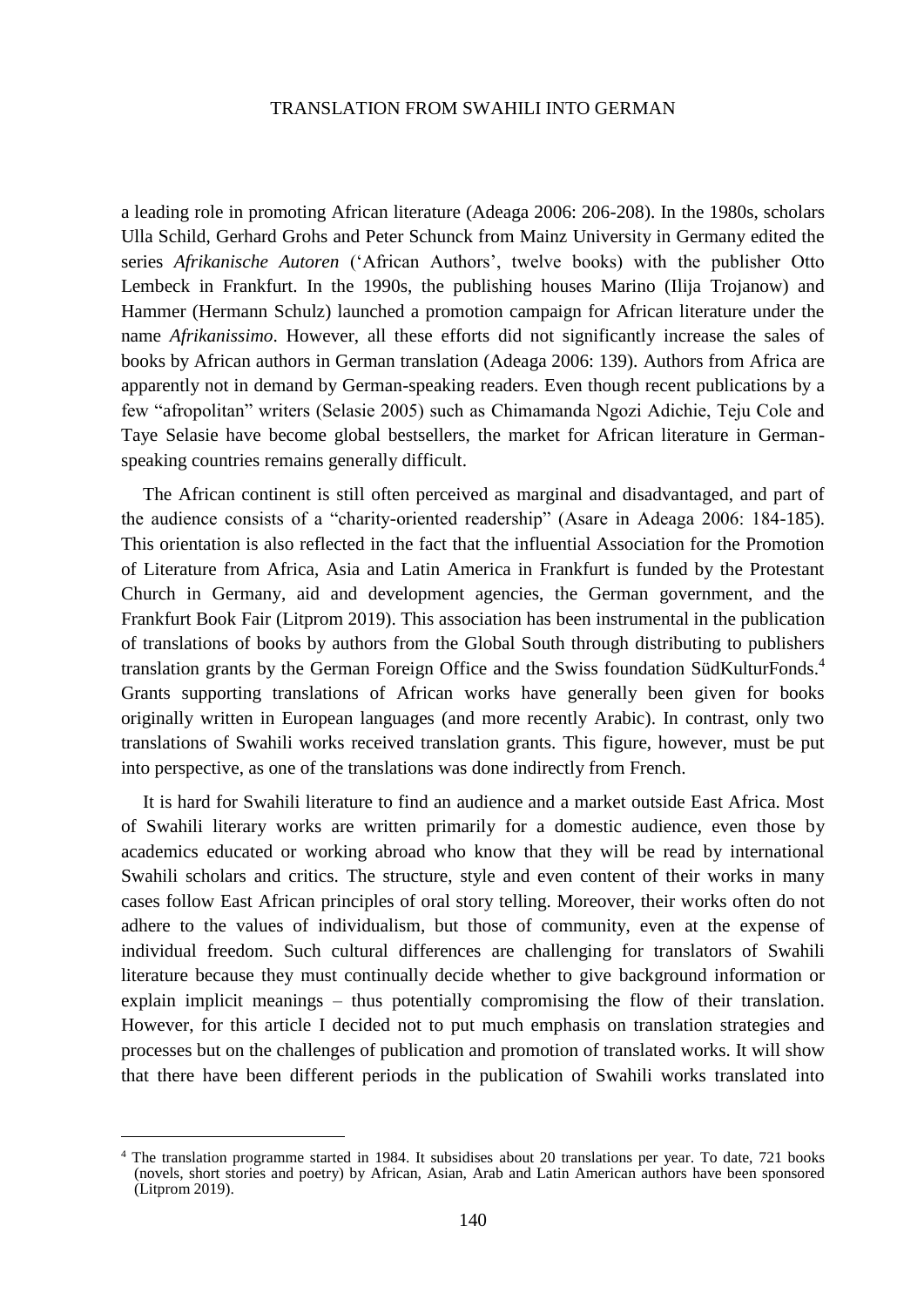German and that the position of translators and publishers has changed along the way. Their roles, approaches and publication strategies will be discussed. The focus will be on Germany.<sup>5</sup>

## **Translations in the German Democratic Republic**

<u>.</u>

The first German literary translations from Swahili in the post-colonial era were carried out in the GDR. This is not surprising, as Tanzania and the GDR were friendly nations, both adhering to socialist ideologies. A number of Tanzanian literary scholars – who often were at the same time writers of prose, drama or poetry – did their PhD at the universities in Leipzig or Berlin, which had departments of African-language studies. There was a real exchange, as lecturers from the GDR also went to Dar es Salaam for research and teaching. One of them was Joachim Fiebach, a well-known scholar of drama and theatre studies, who worked at the Humboldt University of Berlin and was interested in African theatre. Between 1970 and 1973, he supervised the PhD project of the reputed Tanzanian dramatist Ebrahim Hussein (born 1943), titled *On the Development of Theatre in East Africa* (1975). Hussein stayed in Berlin until 1978, when he returned to Tanzania as a lecturer at the University of Dar es Salaam in the Department of Theatre, Arts, and Music. In his most well-known play *Kinjeketile* (1969), he deals with the *Maji Maji* war against German colonial oppression and exploitation. This war started in the Kilwa area in the south, Hussein's home area. The peasant Kinjeketile became possessed by a spirit and subsequently played a crucial role in the resistance movement. The *Maji Maji* war was the first time that different ethnic groups united and, although the resistance was brutally oppressed by the German colonial army, it has become part of the foundation narrative of the Tanzanian nation. Fiebach, who had learned Swahili, translated this politically progressive play for a volume of several African plays in German translation titled *Stücke Afrikas*, which he edited and published in 1974.<sup>6</sup> The volume comprises plays by nine African playwrights from all African regions. Some of them were already well-known at the time, such as Wole Soyinka, Aimé Cesaire and Ngugi wa Thiong'o; others were largely unknown.

A second Swahili play translated by Fiebach into German is a work of such an unknown author. In fact, it was not published in Swahili in printed form, but was only performed on

<sup>&</sup>lt;sup>5</sup> In Austria, translation activities were going on at the Institute of African Studies at the University of Vienna, when Lourenco Noronha was the lecturer for Swahili (1974 – 2009). He translated parts of a number of novels for didactic purposes, setting each novel into context by an introduction including biographical information on its author. Noronha alternated between summaries of passages in German and original Swahili paragraphs, which had to be translated by the students. In this way, he has produced scripts for novels by Euphrase Kezilahabi (*Rosa Mistika*), Alex Banzi (*Zika mwenyewe*), Shafi Adam Shafi (*Kasri ya Mwinyi Fuad*) and Peter Ngare (*Kikulacho*), among others. In addition, he indirectly stimulated the translation of the play *Ngoma ya Ng'wanamalundi* (Mbogo 1988), which was translated by two graduates of theatre science from the university in Vienna, who had participated in Noronha's seminar on Swahili drama. The German translation was published as *Der Tanz des Ng'wanamalundi* ('Ng'wanamalundi's dance') in the journal of the institute (Mbogo 1992). However, translated works do not seem to have left the confines of the university, nor have there been any recent translation projects.

<sup>6</sup> The title contains a wordplay, as *Stücke* means 'pieces' but also 'theatre plays'. Thus, it can be read as 'African pieces', 'Pieces of Africa' as well as 'African theatre plays'.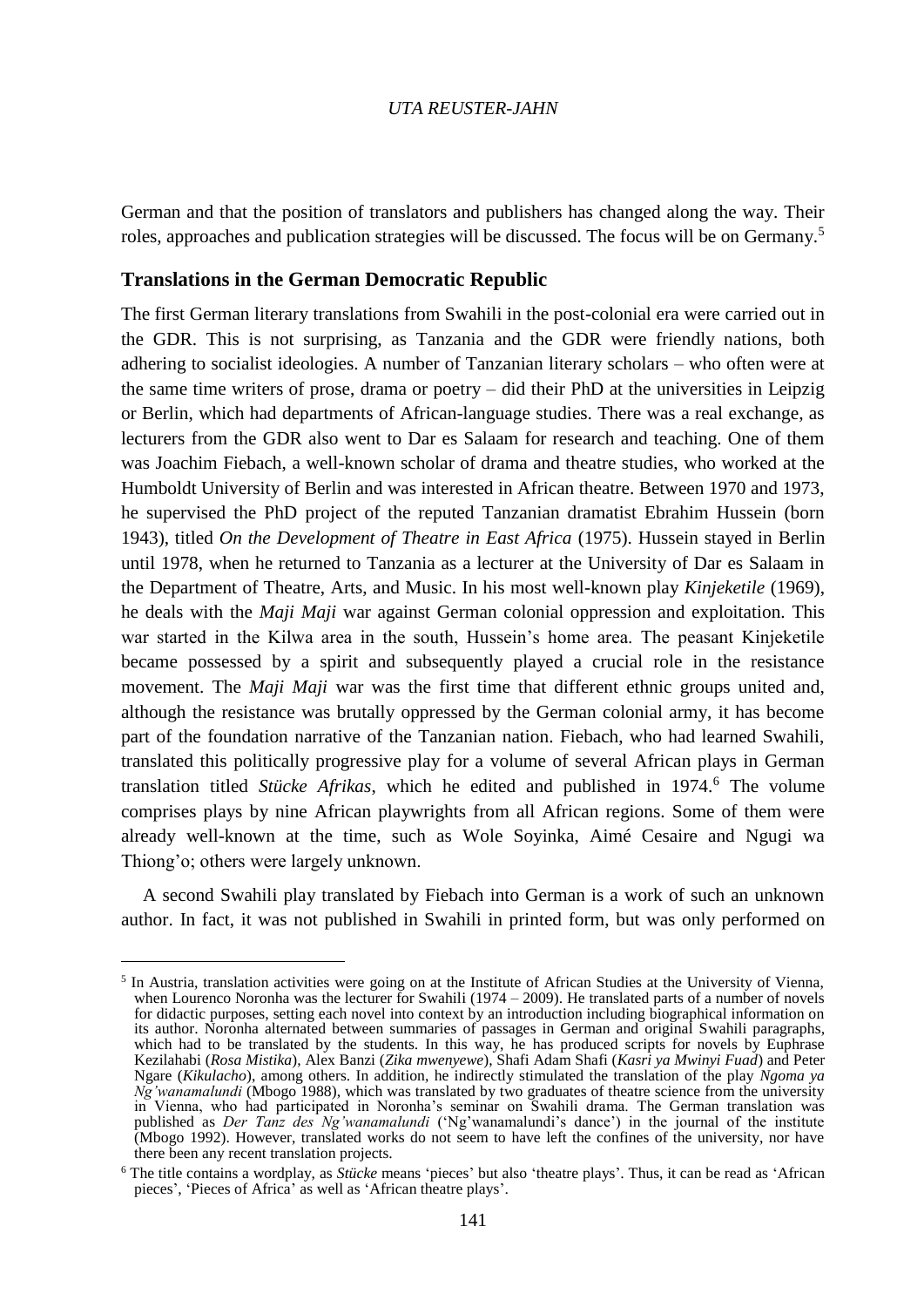stage. The original Swahili title of this play by John Ramadhani is *Mgomo wa Masinde* ('The strike in Masinde'), and the German title is *Streik in Masinde*. As Fiebach writes in his short introduction, the play was commissioned by the federation of trade unions from mainland Tanzania to be performed in 1966 at the celebrations to commemorate the foundation of the ruling party Tanganyika African National Union (TANU) (Fiebach 1974: 326). It is set in colonial times and shows how the workers on a British-owned farm in Tanganyika successfully strike for their rights after having joined the trade union. Quite different from Hussein's *Kinjeketile*, this play is characterised by a "striking representation of social-political fronts and developments, and flat character-types<sup>"7</sup> reminiscent of agitprop theatre in Europe and Northern America (*Ibid.*: 677-678).<sup>8</sup> It was Fiebach's intention to give visibility to such politically progressive lay theatre, which even in Africa often was ignored because it lacked the qualities of a "great work of art" (*Ibid.*: 679). The play's original Swahili version is not accessible, nor has its author published any further literary work.<sup>9</sup> It seems that today in Germany both translations are better known to those interested in theatre than in African studies.

## **Testing the market: publications of translations in the 1990s**

## **Translation of Aniceti Kitereza**

1

In West Germany, translation of contemporary Swahili literature into German started two decades later than in the GDR, shortly before German reunification. The first work that attracted the interest of a publisher was Aniceti Kitereza's famous ethnographic family saga of more than 600 pages, *Bw. Myombekere na Bi. Bugonoka na Ntulanalwo na Bulihwali*, set in precolonial Ukerewe, the author's home area. Hermann Schulz, director of the Peter Hammer publishing house, whose vision was to give visibility to literature from the periphery, recognised the potential of this book to become a classic of world literature. Having lived in Tanzania, Schulz had a personal relationship with the country and thus took notice of the book soon after its publication in 1981.<sup>10</sup> He asked Wilhelm J.G. Möhlig, a Bantuist and Swahili expert at the University of Cologne, if he could translate the work, and Möhlig agreed.

In personal communication (26 May 2018), Möhlig admitted that this translation was one of the most demanding projects of his career. Not only the length but also the language of the

<sup>7</sup> The German original is: "Die plakative Zeichnung der sozialpolitischen Fronten und Entwicklungen und die flächenhafte Typisierung der Figuren."

<sup>&</sup>lt;sup>8</sup> In his afterword to the volume, Fiebach rejects the idea that this kind of theatre is an imitation of Western forms of revolutionary working-class theatre because it was unknown in Tanzania at the time (Fiebach 1974: 678).

<sup>9</sup> According to Fiebach, Ramadhani studied at the University of Dar es Salaam and later worked with the ministry of education.

<sup>&</sup>lt;sup>10</sup> Although the publishing date is 1980, the book, which was printed in China, arrived in Tanzania only in 1981, just two weeks after its author had died.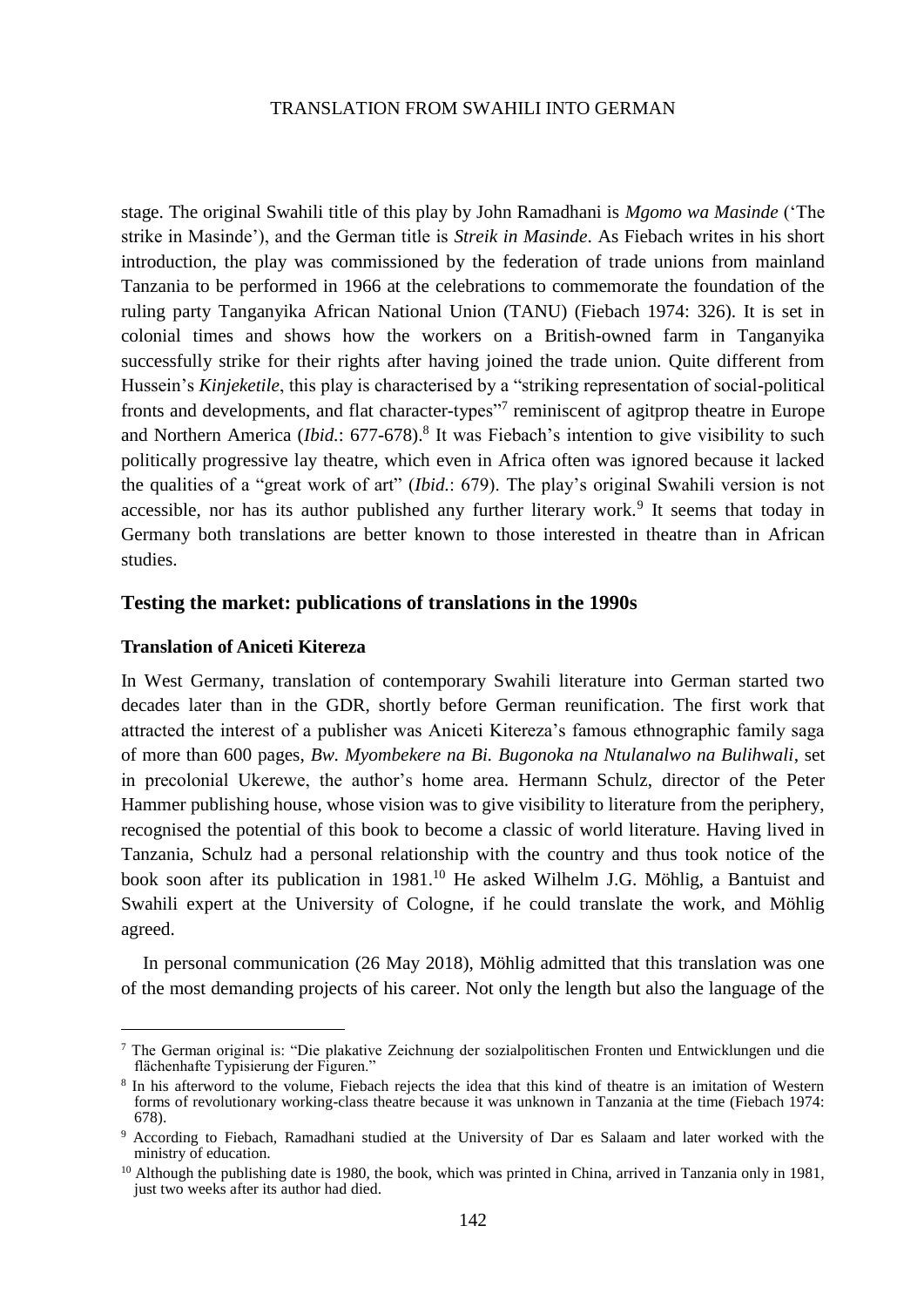published Swahili version, which was the basis for his translation, presented a number of problems primarily related to the history of the manuscript. The author Kitereza had initially written it in his mother tongue Kikerewe for a local readership in the early 1940s, with the aim of preserving for future generations knowledge about pre-colonial ways of living. A national publisher asked him to translate the manuscript into Swahili so that it would be accessible to a larger readership. Eventually, this Swahili manuscript was published in 1980 by Tanzania Publishing House.<sup>11</sup> In the epilogue to the first volume of the translation, Möhlig states that he did not have access to the Kikerewe version (Möhlig 1991: 321). Since the Swahili version addressed a wider readership than its Kikerewe predecessor, it contained explanations of many cultural peculiarities (*Ibid.*). While they made the text sometimes clumsy, these explanations relieved the translator of the necessity to add annotations or other forms of context information. Nevertheless, Möhlig would have liked to cross-check with the unpublished Kikerewe original (*Ibid.*). The Swahili text as such presented difficulties to the translator, as it is not in modern Standard Swahili (created after Kitereza had completed his education) but reflects an older usage of the Eastern African lingua franca. Kitereza had "obviously tried to close gaps in the lexicon of the lingua franca-Swahili with the help of dictionaries and experts",<sup>12</sup> which not always yielded convincing results (*Ibid.*: 323). The author also created a number of recurrent "kerewe-isms", as Möhlig calls them, with regard to "not only words but also metaphors and syntax"<sup>13</sup> (*Ibid.*). In addition, Kitereza had retained a number of culture-specific Kikerewe terms for plants and animals, utensils of daily use, cultural institutions, proverbs and formulas used in communication. Although he had attached an extensive glossary to the Swahili version, it did not cover all those terms; hence they presented a nearly insurmountable difficulty for translation. In some cases, Möhlig had to deduce the meaning from the context (*Ibid.*). Like other translators of Swahili literature into European languages, Möhlig was not specifically trained, and therefore the translation process was characterised by a learning-by-doing approach. In the epilogue to the first volume, Möhlig explains some difficulties he faced and the principles he applied in his efforts to overcome them (*Ibid.*: 324-329). He perceived translation as an exercise in balancing faithfulness to the source against achieving meaning and style in the target language, and was well aware of the unavoidable subjectivity (*Ibid.*: 317-318).

Like the original Swahili version, the German translation was published in two equally long volumes of more than 300 pages each. The first volume appeared in 1991 under the title

<sup>&</sup>lt;sup>11</sup> In fact, the history of the manuscript reads like an adventure story, and without Kitereza's extraordinary determination and some help from others, it would never have been published (Hartwig & Hartwig 1972: 165- 170, Möhlig 1991: 312-314, Ruhumbika 2002: viii-x).

<sup>&</sup>lt;sup>12</sup> The German original is: "Kitereza hat augenscheinlich versucht, entsprechende Lücken im Wortschatz des Verkehrssprachen-Swahili mit Hilfe von Wörterbüchern und sprachkundigen Beratern zu schließen."

<sup>&</sup>lt;sup>13</sup> The German original is: "Kitereza hat jedenfalls im Swahili eine Reihe von originellen ,Kerewe-ismen' geschaffen, die sich nicht nur auf einzelen Wörter, sondern auch auf die Metaphern und den Satzbau beziehen. Dadurch, dass die Lebenswelt, die Kitereza in seinem Roman beschreibt, in sich jedoch relativ geschlossen ist, konnten dieselben Sprachkreationen in den verschiedenen Kontexten von ihm immer wieder verwendet werden."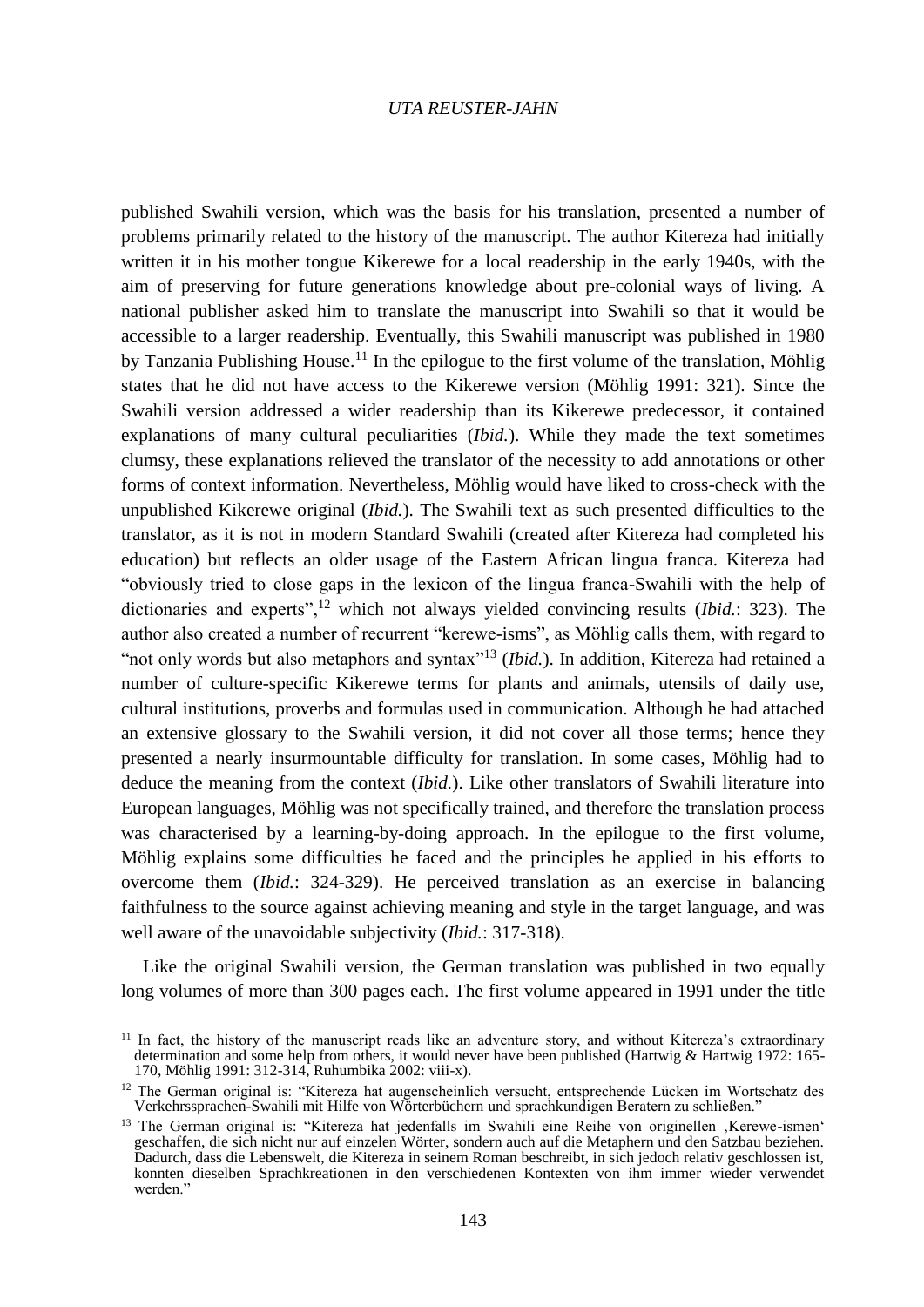*Die Kinder der Regenmacher. Herr Myombekere und Frau Bugonoka* ('The rainmakers' children. Mr. Myombekere and Mrs. Bugonoka') and was followed in 1993 by the second, titled *Der Schlangentöter. Ntulanalwo und Bulihwali* ('The slayer of serpents. Ntulanalwo and Bulihwali'). The translation of the second volume was supported by a grant distributed through Litprom.<sup>14</sup>

Möhlig's text was the first complete translation of Kitereza's epic novel into a European language. It inspired the French translation of the two volumes published by L'Harmattan in Paris in 1996 and 1999, translated by Simon Baguma Mweze in collaboration with Olivier Barlet, who revised the French version using the German translation (Mweze & Barlet 1996: 14-15).<sup>15</sup> An English translation followed in 2002, by Gabriel Ruhumbika, a professor of comparative literature at the University of Georgia in America, who is originally from Ukerewe.<sup>16</sup> His translation is based on a copy of the original manuscript in Kikerewe, which had been retrieved at a mission archive in Canada (Ruhumbika 2002: xxx-xxxi). He writes that "I had to fill in a lot of the understood or implied references, occasionally even at the expense of the artistic quality of the passage" (*Ibid.*: xxvi-xxvii). Nevertheless, he felt that he could "read the author's aims and goals correctly" (*Ibid.*: xxv), something he feels that the German translator could not do (*Ibid.*: xxiv-xxv).

Kitereza's work in German translation stands out as a bestseller among African literature in German translation. A second edition appeared already in 1996, with a slight change of title: *Die Kinder der Regenmacher* was now used for the whole work, with the subtitles *Die Ehe* ('The marriage') for the first part, and *Die Familie* ('The family') for the second. A Swiss edition licensed to the Unionsverlag in Zürich appeared in 2001. In 2007, an audio book was released, read by well-known actress Eva Mattes.<sup>17</sup> Finally, in 2016, on the occasion of the publishing house's 50<sup>th</sup> anniversary, Peter Hammer published a special paperback edition. This impressive record not only reflects the quality of the work – both the original and the translation – but also the publisher's successful promotion. An ethnographic family saga, this novel was advertised as an account of ancient Africa, thus complying with romantic perceptions of a harmonious African past. As such, it could not be taken as a test for the reception of modern Swahili novels in German translation, which often deal with social and individual failure.

<sup>14</sup> https://www.litprom.de/quellen/?country=&areas=&autor=Kitereza&title-or-tag=&release-start=&releaseend=&language=&genre=&medium=&bestlist=&awards=&orignaltitle=&translator=&verlag=&feminin=0&gefoerdert=0&gefoerdert=1&only-

orderble=0&sort=author&start=0&search=Suchen+%2F+search (last access 15-12-2018).

<sup>&</sup>lt;sup>15</sup> Kitereza 1996 and 1999.

<sup>16</sup> Kitereza 2002.

<sup>17</sup> *Steinbach Sprechende Bücher*, series *Afrika erzählt* ('Africa is telling stories').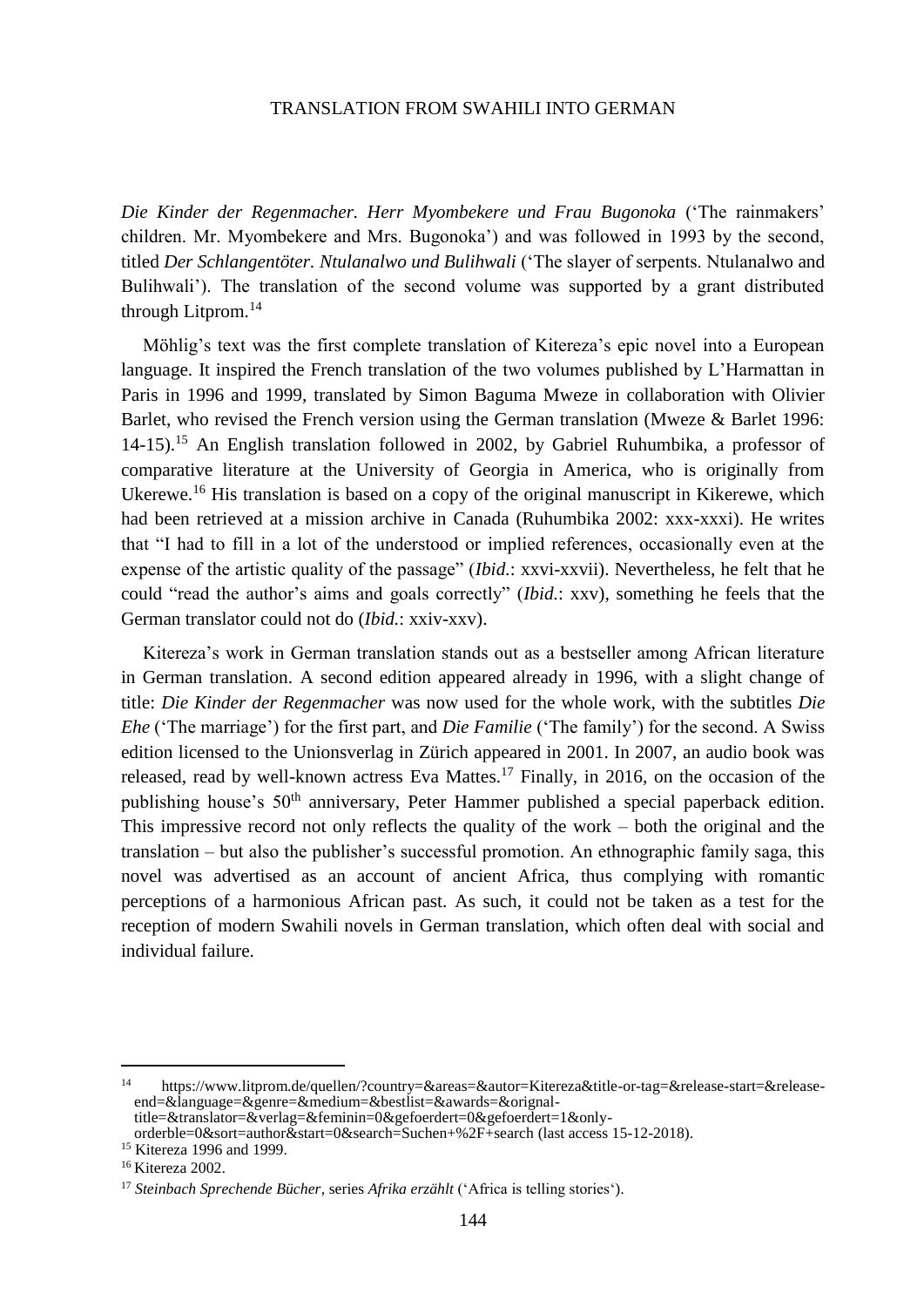## **Translation of Shafi Adam Shafi**

<u>.</u>

The success of the family saga may have encouraged the publishing house Marino in Munich to try a translation of a modern Swahili novel. Marino had been founded in 1989 by the author and publicist Ilija Trojanow with the aim of promoting African literature in Germany. Trojanow published German translations of works by African authors, such as Yvonne Vera, Chenjerai Hove and Kojo Laing. Because the Zanzibari author Shafi Adam Shafi's Swahili novel *Kasri ya Mwinyi Fuad* ('Mwinyi Fuad's castle', 1978) had been published in French translation in 1986, Marino commissioned the translation into German from the French translation – a less complicatedly and costly endeavour than translating from the Swahili original. In his efforts, he was supported by a grant through Litprom. Karin Boden and Monique Lütgens, already known for their translations of francophone African authors, did the translation, including the epilogue by Jean-Pierre Richard.<sup>18</sup> Entitled *Die Sklaverei der Gewürze* ('The slavery of spices'), the book was published in 1997.<sup>19</sup> It was promoted through a nationwide reading tour with the author, where it received mixed reviews and encountered some criticism for its revolutionary romanticism (Grill 1998). Indeed, as the German title implies, the novel has a political thrust. Set in feudal Zanzibar on the eve of the revolution in 1964, it concentrates on the exploitation and deprivation of plantation workers, celebrating their eventual revolt as an act of liberation while not mentioning the killing and expulsion of thousands belonging to the wealthier part of the population. Despite his ambitions and literary vision, the publisher Trojanow closed down his publishing house shortly after publication of Shafi's novel. Looking back, he said "I thought I would bring African literature to Europe. I was sure that the bookshops would grab this fantastic literature out of my hands! But it wasn't so."<sup>20</sup>

No further German translation of a literary work in Swahili has since been initiated by an established publishing house. This is not really surprising as there has never been a wellthought-out strategy for the translation of Swahili literature, and most publishers are not even aware that there is a vibrant body of Swahili literature. Clearly, German publishers have withdrawn from the idea of cultural engagement with Swahili literature through translation. This reflects the publishing policy that the translation historian and theorist Lawrence Venuti has described with regard to individual foreign authors: "If soon after publication the

<sup>&</sup>lt;sup>18</sup> Nowhere in the book is indicated that the translators did not translate from the Swahili original but from the French version. As they do not speak Swahili, they could not even consult the original novel.

<sup>&</sup>lt;sup>19</sup> The novel had been translated into French by the linguist and translator Jean-Pierre Richard and published by Karthala in Paris under the title *Les girofliérs de Zanzibar*. It was Richard's only translation from Swahili. Usually he translates from English (https://www.idref.fr/029001285).

<sup>&</sup>lt;sup>20</sup> Interview with Elisabeth Scharang, 1 May 2014 [\(https://fm4v3.orf.at/stories/1737856/index.html -](https://fm4v3.orf.at/stories/1737856/index.html%20-%20last%20access%2015-12-2018) last access [15-12-2018\)](https://fm4v3.orf.at/stories/1737856/index.html%20-%20last%20access%2015-12-2018), translation from German by the author. The failure of Marino could be interpreted in the light of Pierre Bourdieu's study of concentration processes in the field of publishing in France, which led to the squeezing out of small, experimental publishers (Bourdieu 2008). Gisèle Sapiro (2008) and Pascale Casanova (2010) have pointed to similar processes in the field of literary translation. This discussion, however interesting and vital, is outside the scope of the present article.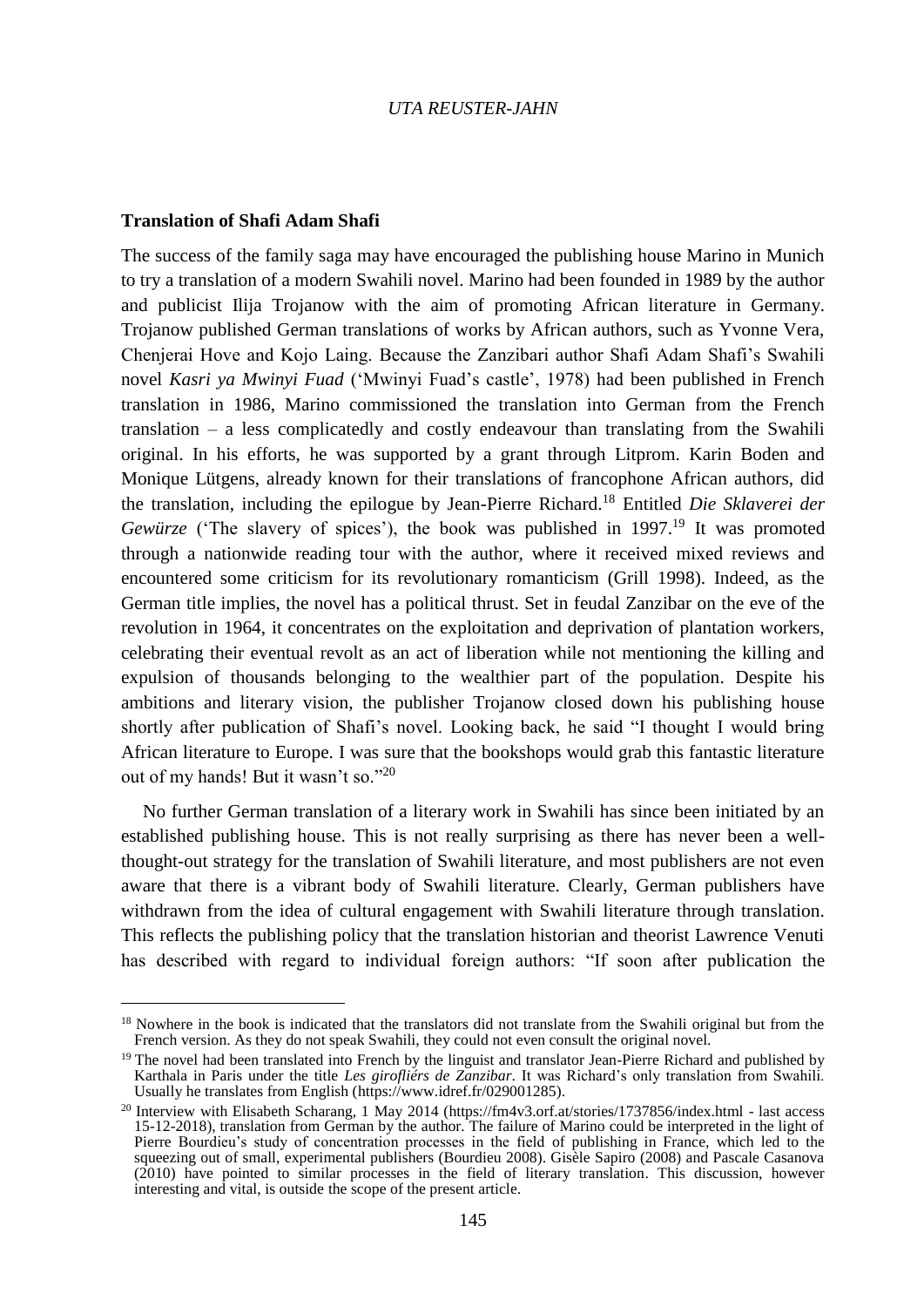translation suffers a substantial loss or fails to earn back its production cost or to realize a modest profit, then stop publishing translations of the author's books" (Venuti 2013a: 159). Swahili literature represents a minor culture and literature in the Global North, but Swahili is a major language in Africa. Interest in sub-Saharan African culture is generally low outside the continent. While recent internationally bestselling African authors mostly have a transnational background that is reflected in their novels, Swahili works are generally nationally oriented and deeply connected to East Africa. Most of the bestselling afropolitan novels are about urban middle-class families, university graduates and successful business people who struggle with relationship problems, all against the backdrop of migration and racism. In contrast, Swahili novels are concerned principally with poverty, corruption, disease, failure and despair, generally against a national backdrop. Nevertheless, they exhibit a certain charm, which lies in their depiction of social relations, especially in the family, their attitude of "despite everything", and their often irrepressible humour. The so-called popular novels in particular are also entertaining and often full of suspense. Still, they demand from the foreign reader curiosity and openness towards what is foreign and culturally unfamiliar.

## **Making Swahili literature available in German markets: translators as publishers**

After the two publisher-driven projects of the 1990s, there was a gap of more than ten years until new, and very different, translation projects unfolded. In these new projects emerged a new type of translator, one who performed classic publishers' tasks in addition to translating. Indeed, starting from around 2010, enthusiastic translators have found creative ways to publish their translations, ranging from audio books and establishing their own publishing houses to print on demand. Digital technology has made this largely possible.

## **Muhammed Said Abdulla in audio format**

<u>.</u>

The first of these new translators was Guido Korzonnek, a graduate of the Department of African and Ethiopian Language Studies at the University of Hamburg and professional study tour guide, hence by profession a mediator between cultures.<sup>21</sup> On tour in Zanzibar the idea occurred to him to translate a book by Muhammed Said Abdulla (1918-1991), a Zanzibari author credited with having published in 1960 the first realistic novel in Swahili, *Mzimu wa watu wa kale* ('Graveyard of the ancestors'). This detective novel is the first in a series of six that feature the private detective Bwana Msa ('Mr. Msa'), modelled on Sir Arthur Conan Doyle's world-famous character, Sherlock Holmes. Just like his template, Bwana Msa solves criminal cases by discovering clues and interpreting them in a range of surprising and even philosophical ways. Like Holmes, he smokes a pipe and is accompanied by a loyal assistant. However, the cases he investigates are deeply connected to social problems characteristic of Zanzibari culture and society. Korzonnek's idea was to introduce Bwana Msa to German readers and thus make authentic literature from Africa intended for a Tanzanian audience

<sup>&</sup>lt;sup>21</sup> Information on Korzonnek's project is taken from his website, personal communication via email, and a phone interview on 30 January 2019.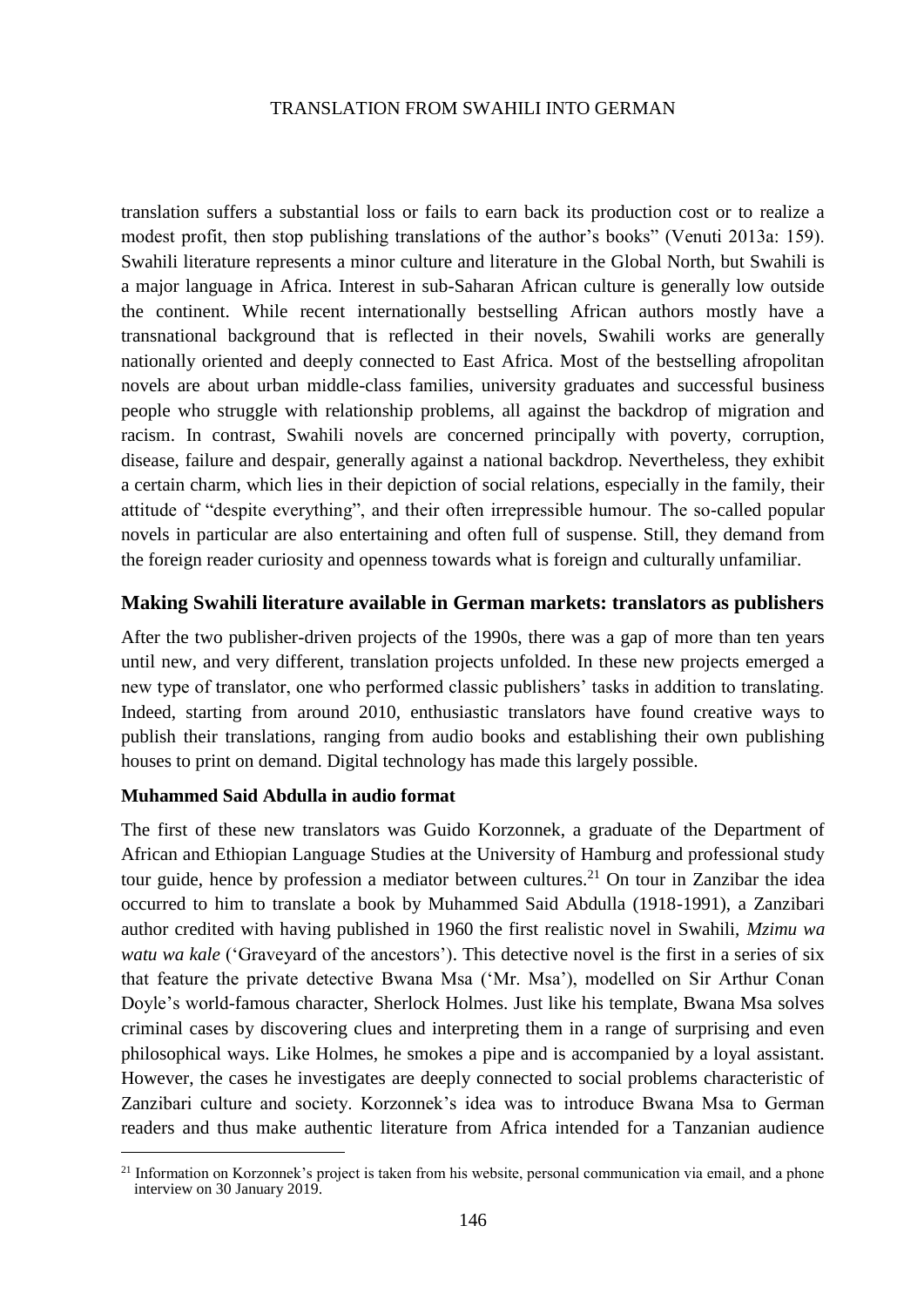accessible to them. He started translating the book, improving his skills by participating in translation workshops. Eventually, he obtained translation rights from the family of the late author in 2007. However, Korzonnek was unsuccessful in his proposals to German publishers, who, he felt, merely brushed him off. Since he did not want to abandon his project, he founded his own publishing house, *Kalamu* ('Pen'). As is often the case with private initiatives, the direction of the fledgling company was partially determined by chance and encounter: A friend with a recording studio suggested that Korzonnek produce an audio book instead of a printed one. This seemed more than a good idea, and Korzonnek enthusiastically took it upon himself to read the translation. The first Bwana Msa novel appeared in 2009 as *Der Geisterwald der Ahnen* ('The grove of the ancestors') on three CDs in a cassette professionally designed by another friend of the author.



Figure 1: Homepage of *Kalamu* (https://www.kalamu.de/) with the menu bar and the covers of the first two audio books. "Welcome to Kalamu - Thrilling crime novels from Zanzibar! Discover the diversity of East African culture with private detective Bwana Msa!" (Courtesy of G. Korzonnek)

Korzonnek's audio crime novel was well received as innovative and original. It received numerous reviews in the press, both local and regional. Korzonnek promoted his project and the author Muhammed Said Abdulla through an interview in a nationwide radio programme. Since he particularly targeted fans of crime novels, he was invited to crime fiction festivals and the like. He also used distribution channels in the tourism sector, such as references in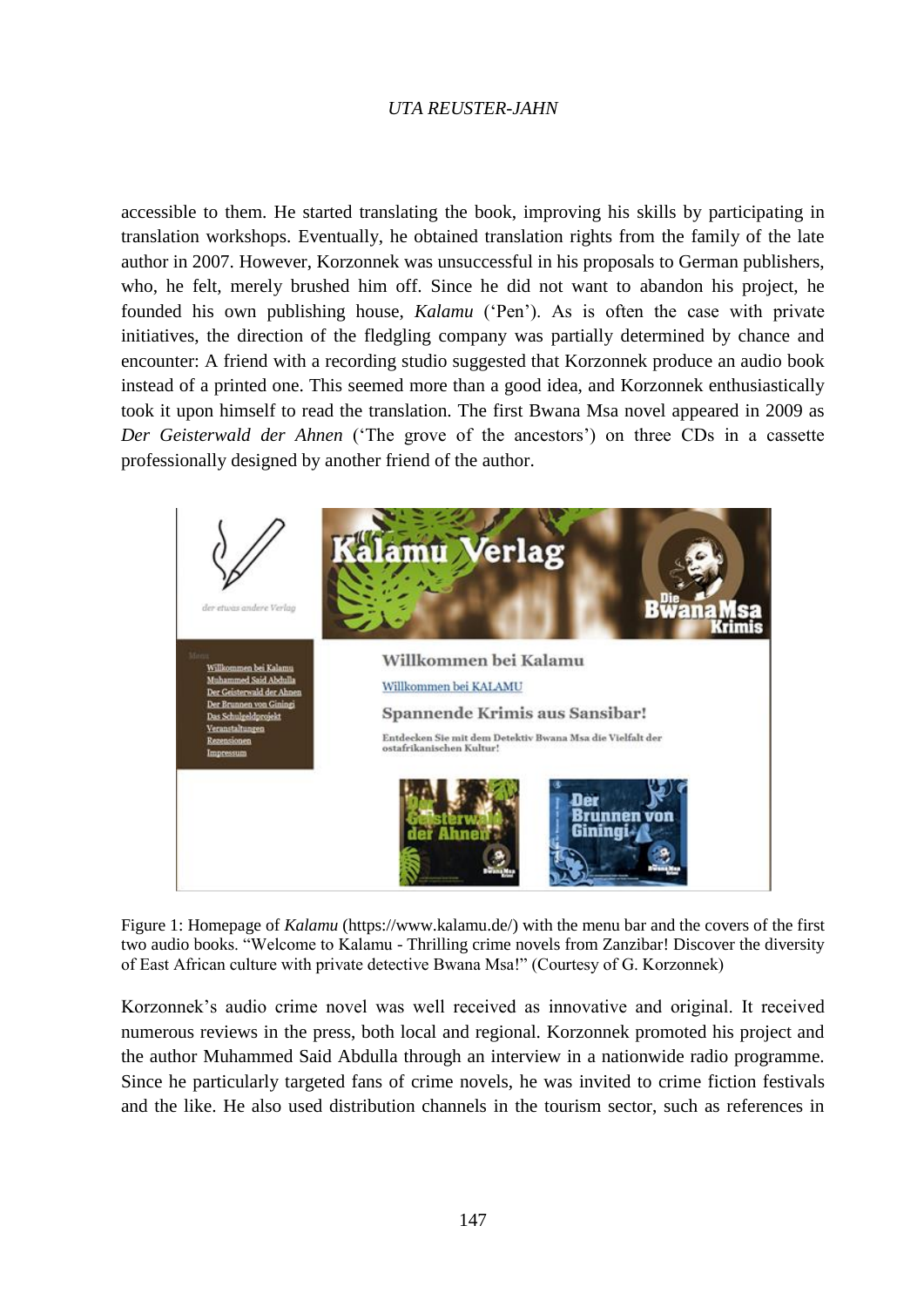tourist guides and direct contact with clients during tours. In addition, Korzonnek approached bookshops and organisations and was invited to a number of readings.<sup>22</sup>

Korzonnek felt encouraged to release the second audio book in 2011, *Der Brunnen von Giningi*, a translation of Muhammed Said Abdulla's *Kisima cha Giningi* ('The well of Giningi', 1968). However, he soon realised that the first novel had not created a sufficient wave of success on which further books could ride. Korzonnek explains this partially by the decreasing popularity of the CD format. Thus, despite the translator's aim to publish more Bwana Msa novels, no further audio book has appeared to date. In the meantime, he is thinking of translating and publishing another author and is contemplating a printed book for his next translation project. In any case, with his two audio books, Korzonnek has certainly contributed to making Swahili literary works better known in Germany.

## **A publishing house for William E. Mkufya**

1

A second private translation initiative was conducted around the same time by Barbara Schmid-Heidenhain, a lover of Swahili literature with longstanding private connections to Tanzania. In 2016, she published her translated version of William E. Mkufya's 2004 novel *Ua la faraja* ('Flower of consolation') into German. This was, however, not her first translation of Swahili literature into German. In 2008, she had translated a collection of Swahili folktales illustrated with colourful Tingatinga paintings (Kirknaes 1988, 2008). In fact, it was for this project that Schmid-Heidenhain, who prior to her retirement had worked in the publishing sector as an editorial manager, founded her own publishing house in 2008, which she named "Edition Pamoja", *pamoja* meaning 'together' in Swahili.<sup>23</sup>



Figure 2: Website of Edition Pamoja (http://www.editionpamoja.de/index.html). "Edition Pamoja is committed to Africa, with works on literature, art and development policy." (Courtesy of B. Schmid-Heidenhain)

 $^{22}$  This information as well as the reviews and links to audio recordings of interviews are available on Kalamu's website.

<sup>&</sup>lt;sup>23</sup> The information was obtained in personal communication on different occasions in 2016.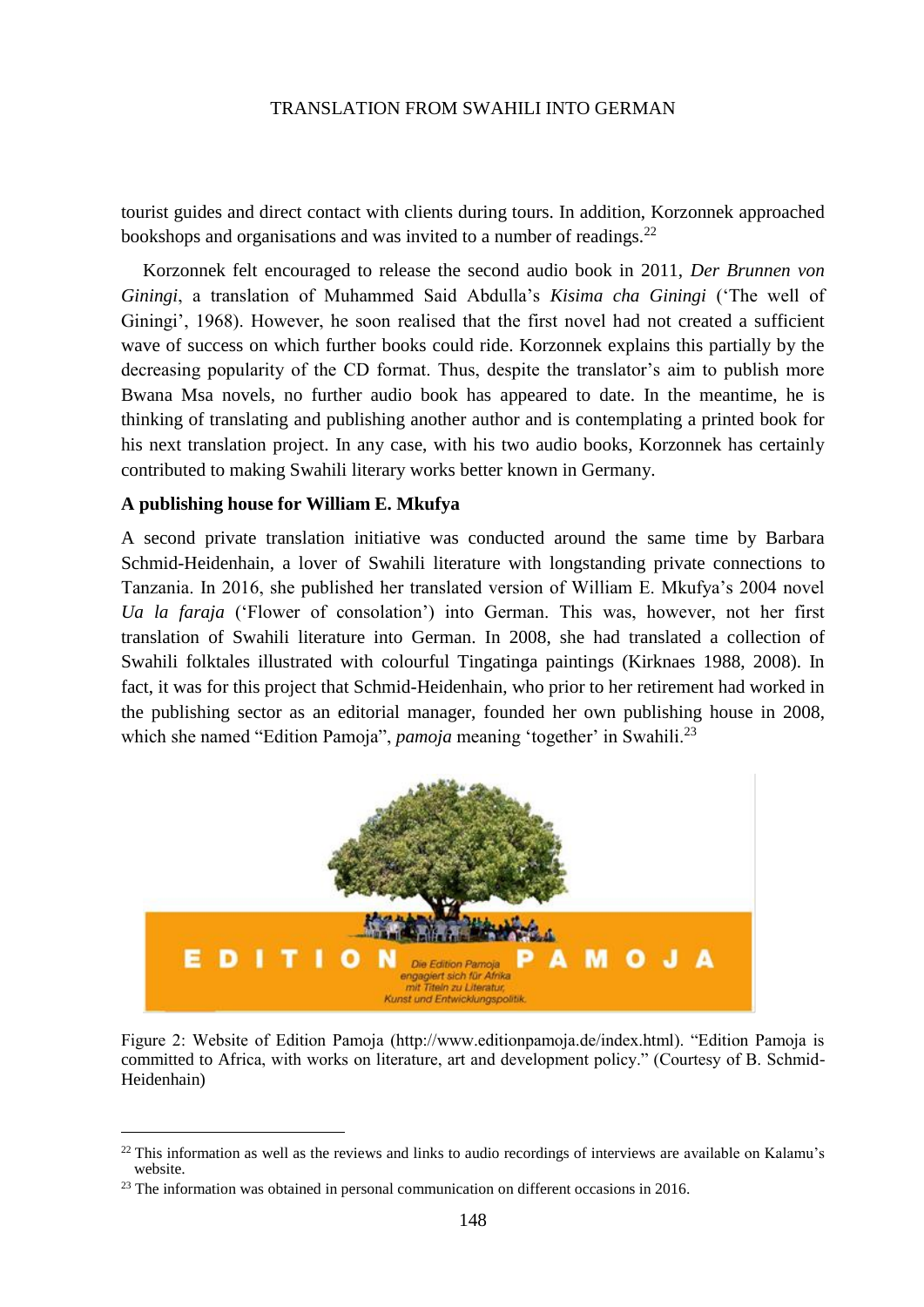After this start, she looked for a novel to translate. As she lacked the expertise, she asked the Swahili lecturer at Humboldt University (HU) in Berlin, Lutz Diegner, to select a suitable book, and he recommended *Ua la faraja*. Schmid-Heidenhain embarked on the ambitious project of translating Mkufya's novel, which comprises 423 pages. The novel is a literary response to the AIDS pandemic, which at the time the book was written posed a huge threat to the people in African countries. Infection, illness and death spread at a frightening speed and had an unsettling effect on Tanzanian society. People realised that they had to change their habits concerning sexual behaviour and relationships. *Ua la faraja* depicts a community of friends and neighbours in Dar es Salaam who through the AIDS threat start to reflect upon the meaning of their lives and their behaviour towards others. Thus, an intimate portrait of Dar es Salaam's inhabitants unfolds, which greatly contributes to the appeal of the novel, as it abounds with colloquial conversations, allusions, teasing, indirect communication and different speech registers. All this made translating the novel an immensely difficult task, which Schmid-Heidenhain tackled bravely and for the most part successfully. Certainly, dialogues and the use of register is a slippery terrain in translation, and even Swahili experts cannot claim a firm grasp of it. The translation took Schmid-Heidenhain about five years to complete. She was assisted by Vitale Kazimoto, a Swahili native speaker and language instructor at HU Berlin. In addition, she could turn to the author whenever specific clarification was needed. Eventually, Schmid-Heidenhain published her translation as *Blume des Trostes* ('Flower of consolation') in 2016.



Figure 3. Left: Cover of *Ua la faraja* (2006 edition). Right: Cover of *Blume des Trostes* (2016).

However, the translation's reception did not meet the translator's expectations. Although Schmid-Heidenhain sent review copies to relevant newspapers, bloggers and critics and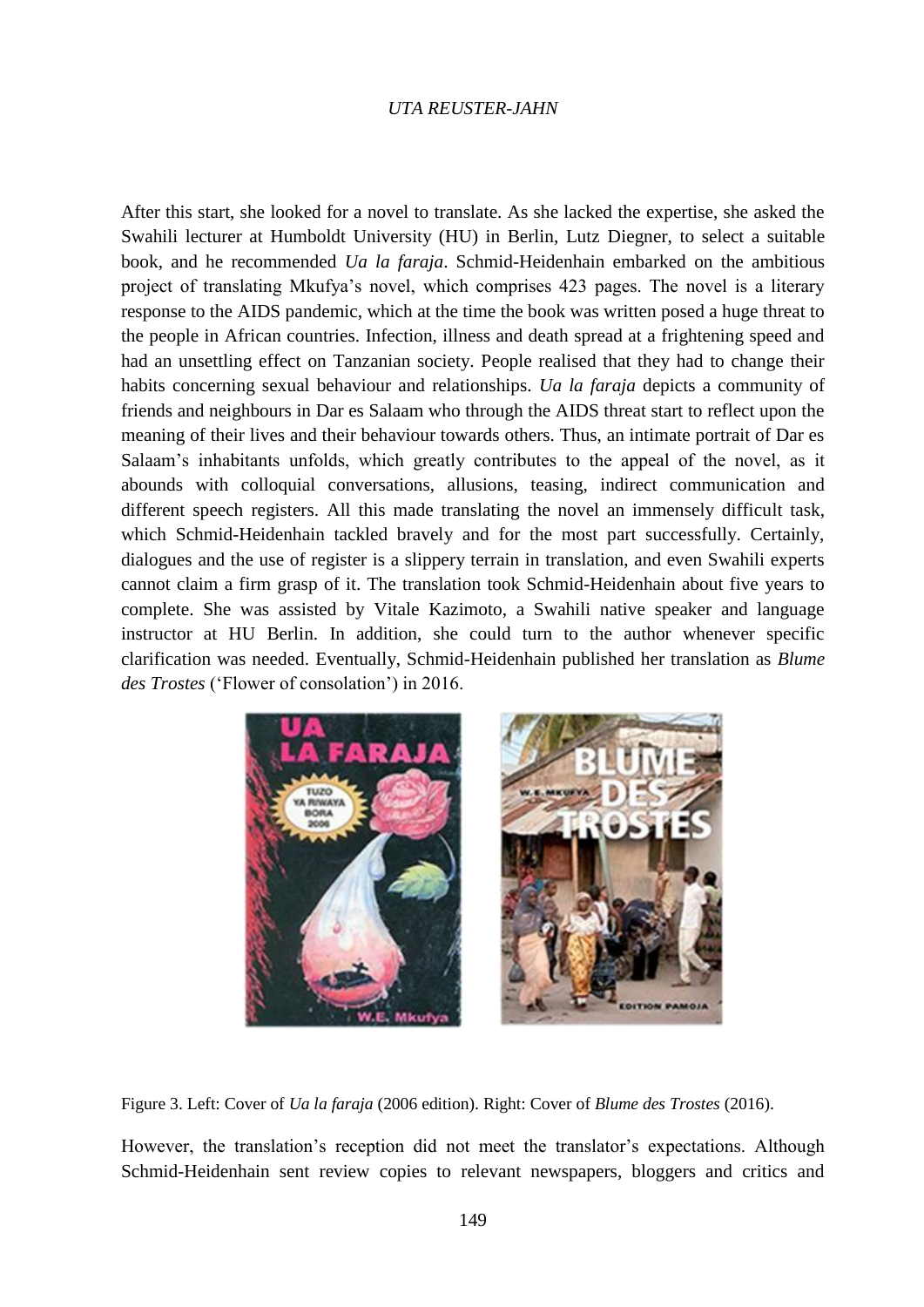presented the book at the Leipzig Book Fair in 2017, only two reviews appeared – both in magazines of development partnerships.<sup>24</sup> Also in 2017, she went on a reading tour with the author at relevant departments in German universities, where copies of the original as well as the translation could be purchased. However, the promotion did not reach much beyond the confines of academia. Even so, Schmid-Heidenhain is already working on a new project, this time the translation of a Swahili novel from Kenya.

#### **Alex Banzi – on demand**

<u>.</u>

Coincidentally, my own translation project was also completed in 2016, ten years after I had started it. Like Korzonnek and Schmid-Heidenhain, I too had worked in isolation, unaware that other translators were embracing the role of publisher in order to place their works on the German market. I had read Alex Banzi's *Titi la mkwe* ('The daughter-in-law's breast') with my Swahili teacher when I was living and working in the south of Tanzania in the 1980s. It was a striking reflection of the social environment of the rural town where I was living. The novel was my first encounter with Swahili literature, and ever since I read it I had been planning to translate it one day into German. The novel is an early classic with an interesting plot and style. The female protagonist, Ena, is married to the modern-oriented teacher Zenga, but is racked by doubt concerning his faithfulness. She feels inferior to educated women and, in addition, after giving birth to a sickly girl she has not been able to have any other children. While her husband is a modern man who rejects superstitious beliefs, she resorts to magic in order to gain control over her life. However, things work out differently and drive her into feelings of guilt and even more despair. In the end only a full confession to her husband and an open discussion with him can bring relief. The author refrains from overt didacticism, something that is rare in Swahili literature. Moreover, he "presents a convincing psychological analysis of his characters Ena and Zenga" (Bertoncini 2009: 83), and his "style oscillates between emotional involvement and detached irony" (*Ibid.*: 84). The end remains open, with a hint to a possible improvement of Ena's and Zenga's partnership.

When I embarked on the project my enthusiasm was great: I was still unaware that the biggest challenge would be to find a consistent literary style in the target language, German, which at the same time would not betray the Swahili original. I started with a first "raw", rather literal, translation, which I refined in a number of revisions. In the process I gained a lot from the feedback of "test readers" of different ages, including literary critics. Generally, they expressed a need for additional information on cultural background, which I decided to give in three forms: 1) general information in an introduction, 2) specific information in footnotes, and 3) some information on Swahili terms in subordinate clauses in the text. For example, the term *khanga*, denoting a wrap-cloth, I left in Swahili, but on its first occurrence I added this information in a subordinate clause. For the language style, I opted for a relatively "timeless"

<sup>24</sup> One review appeared in the magazine *Habari* (Lippert 2016), the other in the online magazine *Lo Nam* (Koßmann 2017).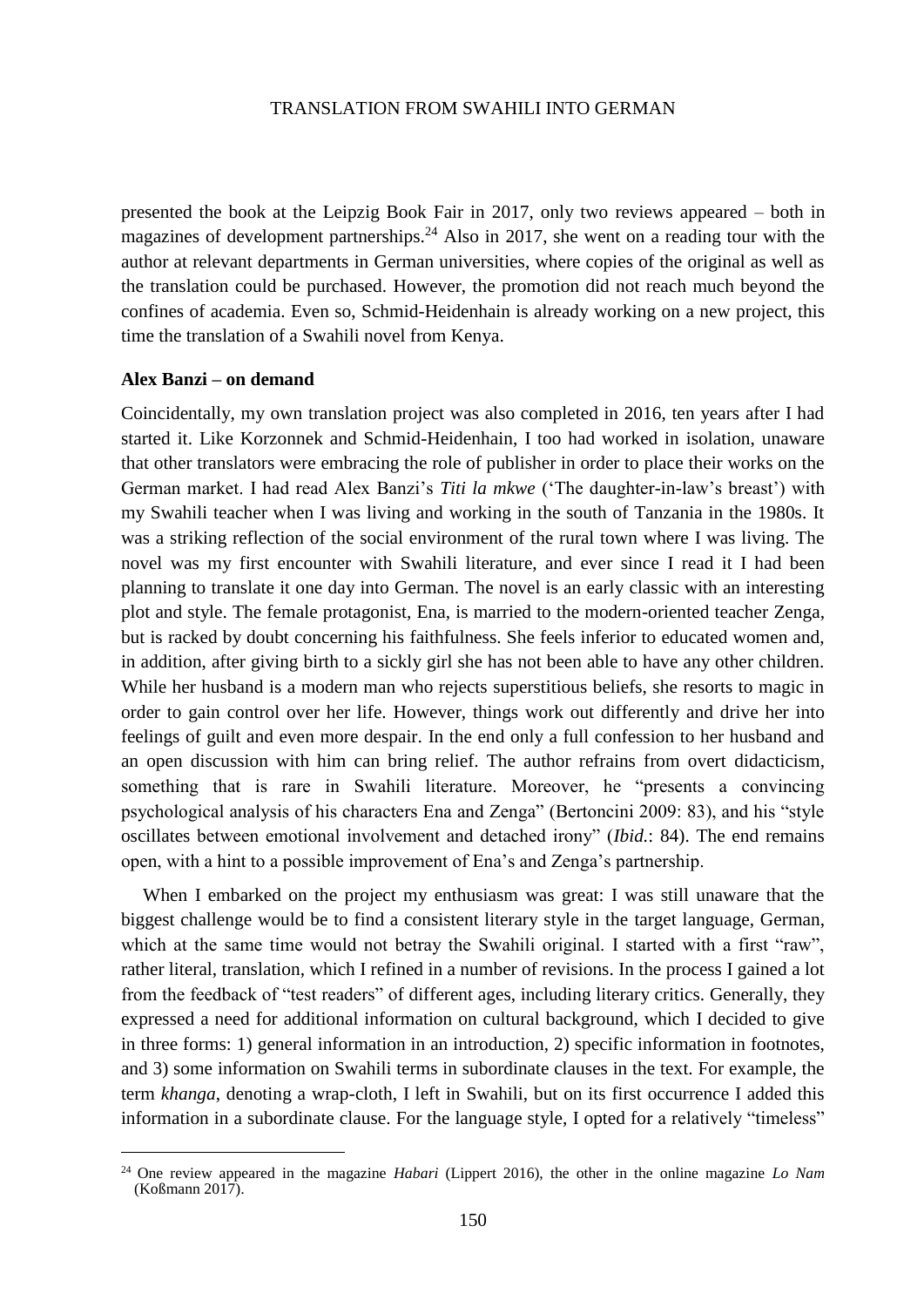style to capture the standard form of Swahili used in the original, and I took special care to give the language rhythm and sound through alliteration and assonance.<sup>25</sup>

Since *Titi la mkwe* is situated and must be understood in a specific historical context, I give this background information in the foreword and introduction to the translation (Reuster-Jahn 2016). It starts with information on context: my own background as a translator and my relation to the text, as well as the historical context of the novel. Then I give a brief synopsis of the novel, followed by comments on the translation process and the decisions it entailed. For example, in Swahili there is no honorific plural as in German, while the observation of rules of respect is an important cultural feature. I decided to use the German honorifics in the dialogues between interlocutors whose relationship demands the use of signs of respect in Swahili. In addition, I adapted their use to German conventions of address, such as between interlocutors who are not acquainted with one another. In my translation, only friends, close relatives and marriage partners talk to each other using an informal address. I also decided to retain certain Swahili terms denoting objects and practices for which there is no equivalent in German, and to highlight them through italics. This concerns the domains of dress, food, and the use of titles in address, such as *mwalimu* ('teacher'), and *mzee* ('old man, elder', respectful address). The introduction concludes with a biographical section on the author, translated with his consent from our email exchange. It had been difficult to find the author, as Banzi had not published a work of literature since 1982. When I was finally able to contact him in 2015, we had warm and stimulating conversations about his career and experiences as an author in early independent Tanzania (Reuster-Jahn 2019). He was pleased with my translation project, so many years after the book's first publication, and he supported it whole-heartedly.<sup>26</sup>

Although I had received a rejection by Peter Hammer publishing house in an early phase of the project, I still expected to find a publisher for the translation. However, no publisher in a German-speaking country reacted positively to the exposés I sent out to them. Founding my own publishing house was not an option for me, not only because of the legal and fiscal implications, but also because I wanted to avoid printing a certain print run of books, which I would have to manage. Therefore, I decided to try "self-publishing",  $27$  which at that time was still a relatively new format of publishing. This format enables authors to publish their work with little cost. The procedure comprises a contract with a service provider – nominally a publisher – who maintains a platform to which the camera-ready manuscript must be uploaded by the author or translator, where it is furnished with an ISBN and published without any quality assurance. Upon publication, the service provider manages the orders from conventional and online bookshops through a print-on-demand procedure. The service

 $25$  The Swahili syllable is open, with syllable structure of consonant-vowel and vowel, which gives the language a special sound. In contrast, the German language is characterised by consonant clusters.

 $26$  The translation rights had to be obtained from the original publisher's legal successor, Mkuki na Nyota publisher in Dar es Salaam.

 $^{27}$  It should be noted that Carl Velten also self-published his translation of tales (1907).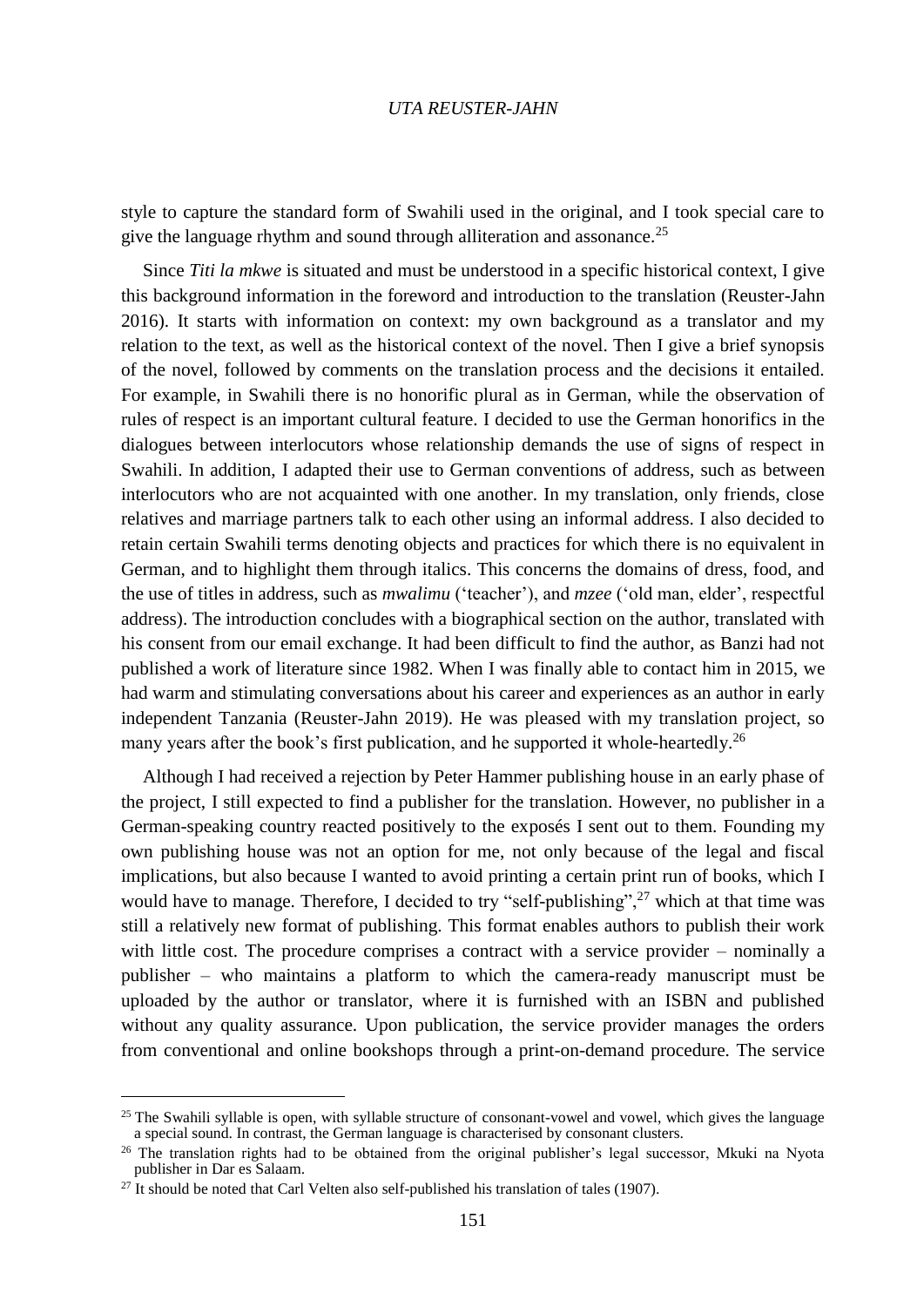provider controls the sale, of which the author or translator receives a certain share. Apart from the printing, most of the tasks performed by a conventional publisher have to be done by the author or translator before and after printing. Before printing, the tasks include choice of work, legal procedures, editing, proof-reading, design and layout. After printing, promotion has to be done by the author or translator, whose capacity to reach a large number of readers is limited. Regarding copy-editing and layout, I was fortunate to get professional support by a friend, while for promotion I had to rely on myself. A renowned publisher would have given the book a better start through its own reputation and promotional networks. In Pierre Bourdieu's words, the publishing house would have consecrated the book, its author and its translator, through conferring to them value derived from its own symbolic, cultural and social capital, in short: from its name (Bourdieu 1980: 263-264). For my self-published book, I had to find and convince people endowed with such capital to recommend it. After publication, I sent review copies to literature bloggers, critics and magazines. The book was positively reviewed by two magazines specialised in development cooperation.<sup>28</sup> However, the biggest impact was achieved by a recommendation circulated by a well-known critic of African literature through her mailing list. Now, two years after its publication, 250 copies of the book have been sold. This is not a particularly encouraging result and it clearly shows the limits of self-publishing – even though, just like my colleagues, I already have a new translation project in the works.



Figure 4. Left: Cover of *Titi la mkwe* (1972). Right: Cover of *Versuchung* (2016).

<sup>28</sup> One review appeared in the magazine *Habari* (Lippert 2017), and another in the magazine *Weltsichten* (Ruf 2017).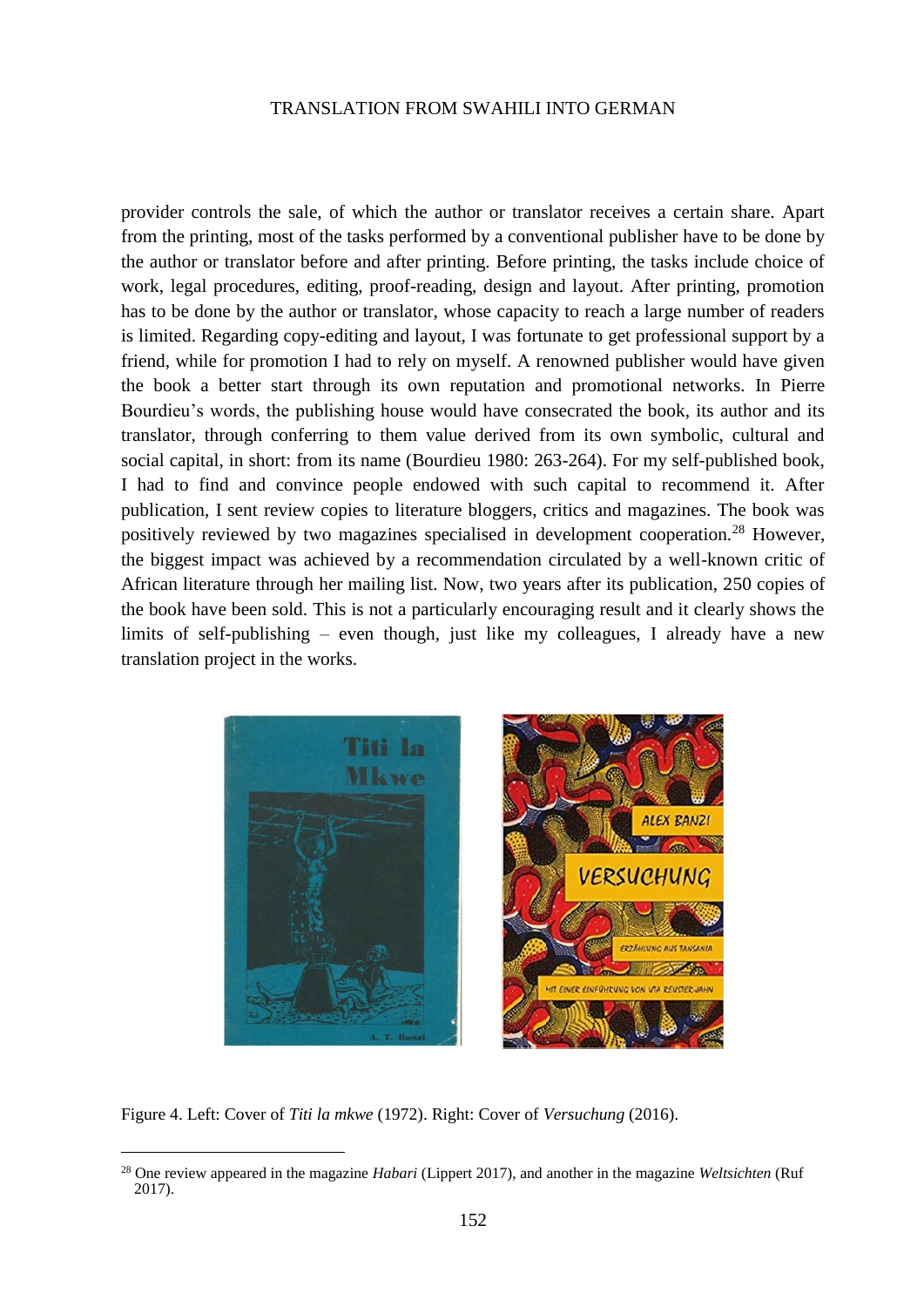## **Conclusion**

In the course of this article, a diverse picture of translation activities from Swahili into German has emerged. Germany has been shown to be a country with a relatively long history of translations of Swahili literature. However, this picture has also been shadowed by the withdrawal of specialised publishing houses by the late 1990s (after only two trials). Their waning interest has led to the emergence of individual translators as drivers of publications translated from Swahili. As it stands today, publication initiatives have completely shifted to private translators. Paradoxically, the difficult German market for African literature could well be a consequence of growing globalisation. People's curiosity for other cultures is satisfied through long-distance travel, television features and the internet. Moreover, there are afropolitan authors on the market who provide readers with less "foreign" novels. As a result, Swahili literature, which is characterised by a high degree of cultural difference, has become excluded from the established book market. Swahili writers are not "writing back" (Ashcroft, Griffiths & Tiffin 1989), and their audience is mostly an East African one. This reduces their chances on the market because the European audience is not intended – a potentially unfortunate development since Swahili literature offers readers the opportunity to widen their concept of literature.

In a parallel development to the publisher's waning interest in Swahili literature, digital technology is empowering individual translators. They no longer have to depend on established publishers to get their translations published. However, these private publications are limited in their capacity to effectively reach a readership. Whether translators choose to establish their own publishing house or simply self-publish: the Achilles heel appears to be book promotion. As long as translators act in isolation, this situation will hardly change. However, if translators were to form networks, they could increase their visibility. As a collective, they could also approach Litprom. This would not only streamline the funding process but also, and more importantly, stimulate debate on Swahili literature as a minor foreign literature. The promotion of Swahili translation could be a significant contribution to an open and diverse translation culture as outlined by Venuti (2013b).

Nevertheless, forming a network is challenging due to the diverse backgrounds of the translators. Of the translation projects presented in this article, only few were carried out by academic Swahili language experts. In contrast, a surprising number of amateurs have engaged in translation, with equally surprising creativity regarding the form of publication. Highly idealistic, these amateurs use their own resources with little prospect of financial gain. In fact, the market is bleak. This, however, does not prevent the enthusiasts from embarking on new projects. By publishing their projects, however they do it, these translators of Swahili could make it possible for their translations to reach a critical mass, so that their product, Swahili translated literature, can ultimately entertain, move and enlighten larger segments of German-speaking readers.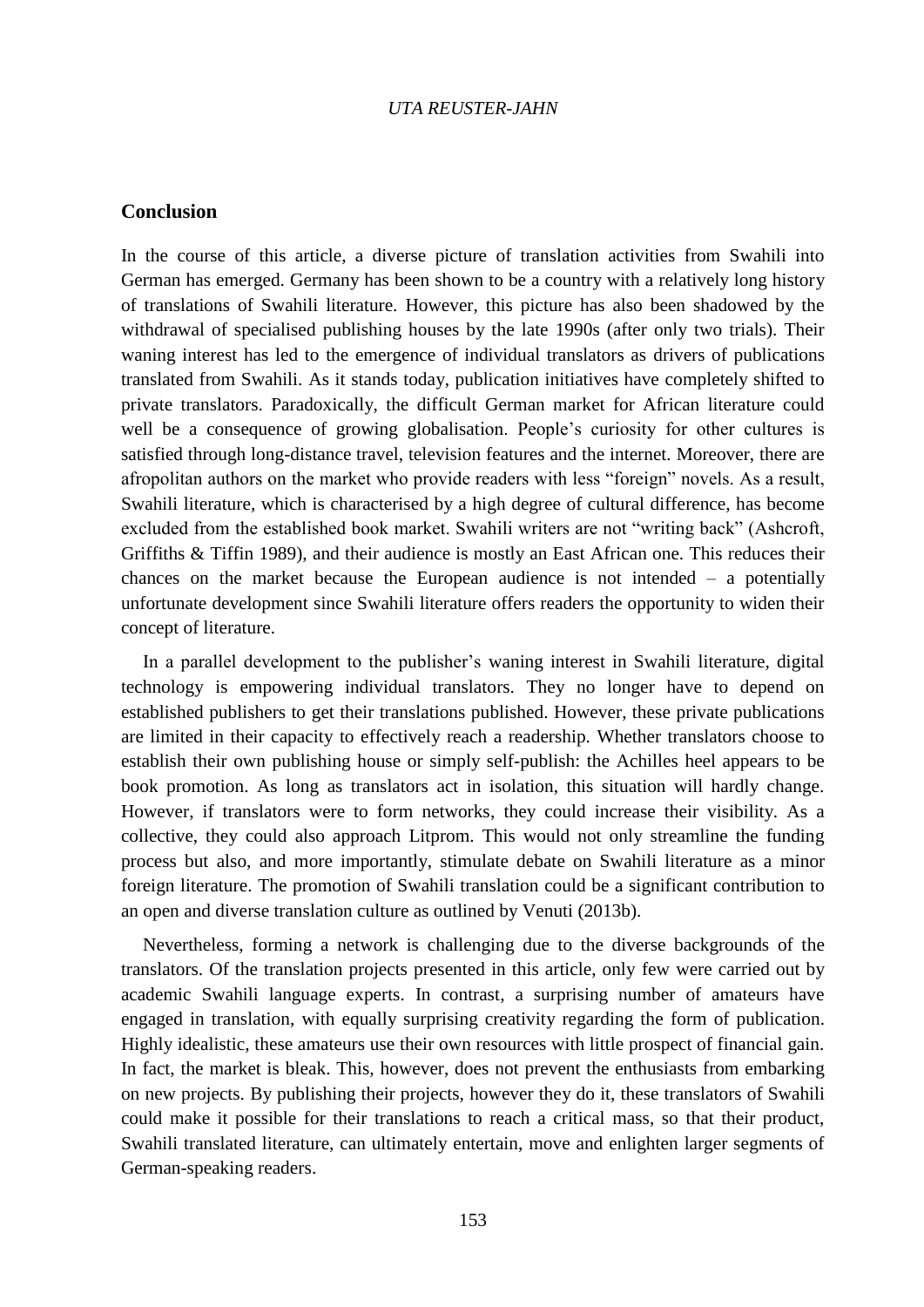#### **References**

- Abdulla, Muhammed. 2011. *Der Brunnen von Giningi,* transl. and read by Guido Korzonnek. Audio book (3 CDs). Berlin: Kalamu.
- Abdulla, Muhammed. 2009. *Der Geisterwald der Ahnen*, transl. and read by Guido Korzonnek. Audio book (3 CDs). Berlin: Kalamu.
- Abdulla, Muhammed. 1968. *Kisima cha Giningi*. London & Ibadan: Evans Brothers.
- Abdulla, Muhammed. 1960. *Mzimu wa watu wa Kale*. Nairobi, Kampala, Dar es Salaam: East African Literature Bureau.
- Ashcroft, Bill, G. Griffiths & H. Tiffin 1989. *The Empire Writes Back*. London: Routledge
- Banzi, Alex. 2016. *Versuchung*, transl. by Uta Reuster-Jahn. Norderstedt: Books on Demand.
- Banzi, Alex. 1972. *Titi la mkwe*. Dar es Salaam: Tanzania Publishing House.
- Bourdieu, Pierre. 2008. A Conservative Revolution in Publishing. *Translation Studies* 1,2: 123-153.
- Bourdieu, Pierre. 1980. The Production of Belief: Contribution to an Economy of Symbolic Goods. *Media, Culture and Society* 2: 261-293.
- Brode, Heinrich. 1905. *Tippu Tip. Lebensbild eines zentralafrikanischen Despoten*. Berlin: Baensch.
- Büttner, Carl. G. 1894. *Anthologie aus der Suaheli-Litteratur (Gedichte und Geschichten der Suaheli), gesammelt und übersetzt von Dr. C. G. Büttner, Lehrer am Seminar für orientalische Sprachen in Berlin*. Theil 1 Texte, Theil 2 Übersetzung. Berlin: Emil Felber.
- Casanova, Pascale. 2010. Consecration and Accumulation of Literary Capital: Translation as Unequal Exchange, transl. by Siobhan Brownlie. *Critical Readings in Translation Studies*, ed. by Mona Baker. London & New York: Routledge. Pp. 287-303.
- Chirikure, Chirikure. 2010. *Aussicht auf eigene Schatten*, transl. by Sylvia Geist. Heidelberg: Wunderhorn.
- Dhlomo, Rolfes R.R. 1994. *UShaka*, transl. from Zulu by Peter Sulzer. Cologne: Köppe.
- Grill, Bartholomäus. 1998. Der Fluch der Gewürze. Ein Streifzug mit dem Schriftsteller Shafi Adam Shafi durch die Geschichte Sansibars. *Zeit* 31, 23 July 1998.
- Hartwig, Gerald W. & Charlotte M. Hartwig. 1972. Aniceti Kitereza: a Kerebe novelist. *Research in African Literatures* 3,2: 162-170.
- Hussein, Ebrahim. 1974. *Kinjeketile*, transl. by Joachim Fiebach. *Stücke Afrikas*, ed. by Joachim Fiebach. Berlin: Henschelverlag. Pp. 5-53.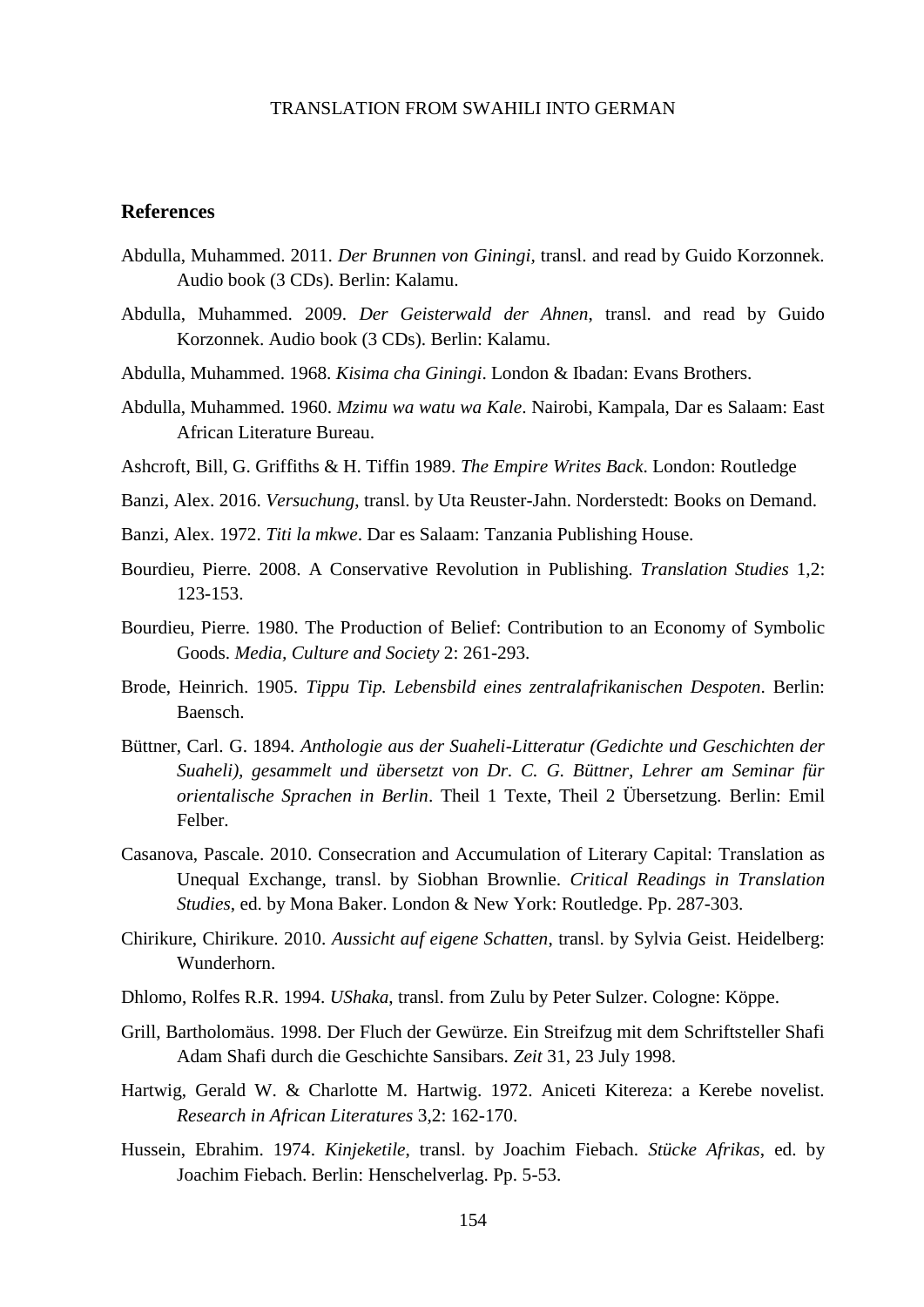- Hussein, Ebrahim. 1975. *On the Development of Theatre in East Africa.* PhD thesis, Humboldt University, Berlin.
- Hussein, Ebrahim. 1969. *Kinjeketile*. Dar es Salaam, Nairobi, Lusaka & Addis Ababa: Oxford University Press.
- Kiel, Christel. 2016. Blume des Trostes (review). *Habari* 03/2016: 58-59.
- Kirknaes, Birthe. 2008. *Hadithi. Fabeln und Geschichten aus Tansania*, transl. by Barbara Schmid-Heidenhain. Berlin: Edition Pamoja.
- Kirknaes, Birthe. 1988. *Hadithi na visa kutoka Tanzania*. Norhaven: Per Kofod.
- Kitereza, Aniceti. 2002. *Mr. Myombekere and His Wife Bugonoka, Their Son Ntulanalwo and Daughter Bulihwali*, transl. from Kikerewe by Gabriel Ruhumbika. Dar es Salaam: Mkuki na Nyota.
- Kitereza, Aniceti. 1999. *Le tueur de serpents*, transl. by Simon Baguma Mweze in collaboration with Olivier Barlet. Paris: Edition Unesco/Edition L'Harmattan.
- Kitereza, Aniceti. 1996. *Les enfants du faiseur de pluie*, transl. by Simon Baguma Mweze in collaboration with Olivier Barlet. Paris: Edition Unesco/Edition L'Harmattan.
- Kitereza, Aniceti. 1993. *Der Schlangentöter. Ntulanalwo und Bulihwali*, transl. by Wilhelm J.G. Möhlig. Wuppertal: Peter Hammer.
- Kitereza, Aniceti. 1991. *Die Kinder der Regenmacher. Herr Myombekere und Frau Bugonoka*, transl. by Wilhelm J.G. Möhlig. Wuppertal: Peter Hammer.
- Kitereza, Aniceti. 1980. *Bwana Myombekere na Bibi Bugonoka na Ntulanalwo na Bulihwali*. Dar es Salaam: Tanzania Publishing House.
- Koßmann, Daniel. 2017. Buch-Kritik: Blume des Trostes von W.E. Mkufya. <https://www.lonam.de/buch-kritik-blume-des-trostes-von-w-e-mkufya/> Posted 3 May 2017 (last visited 3 May 2019).
- Lippert, Helga. 2017. Versuchung Erzählung aus Tansania, mit einer Einführung von Uta Reuster-Jahn (review). *Habari* 02/2017: 55-56.
- Litprom. 2019. Über uns.<https://www.litprom.de/ueber-uns/> (last visited 15 July 2019).
- Mbogo, Emmanuel. 1992. *Der Tanz des Ng'wanamalundi*, transl. by Gerda Bauer and Hermine Wittman-Eibinger. Beiträge zur Afrikanistik 42. Wien: Afro-Pub.
- Mbogo, Emanuel. 1988. *Ngoma ya Ng'wanamalundi*. Dar es Salaam: Education Services Centre.
- Mkufya, William E. 2016. *Blume des Trostes*, transl. by Barbara Schmid-Heidenhain. Berlin: Edition Pamoja.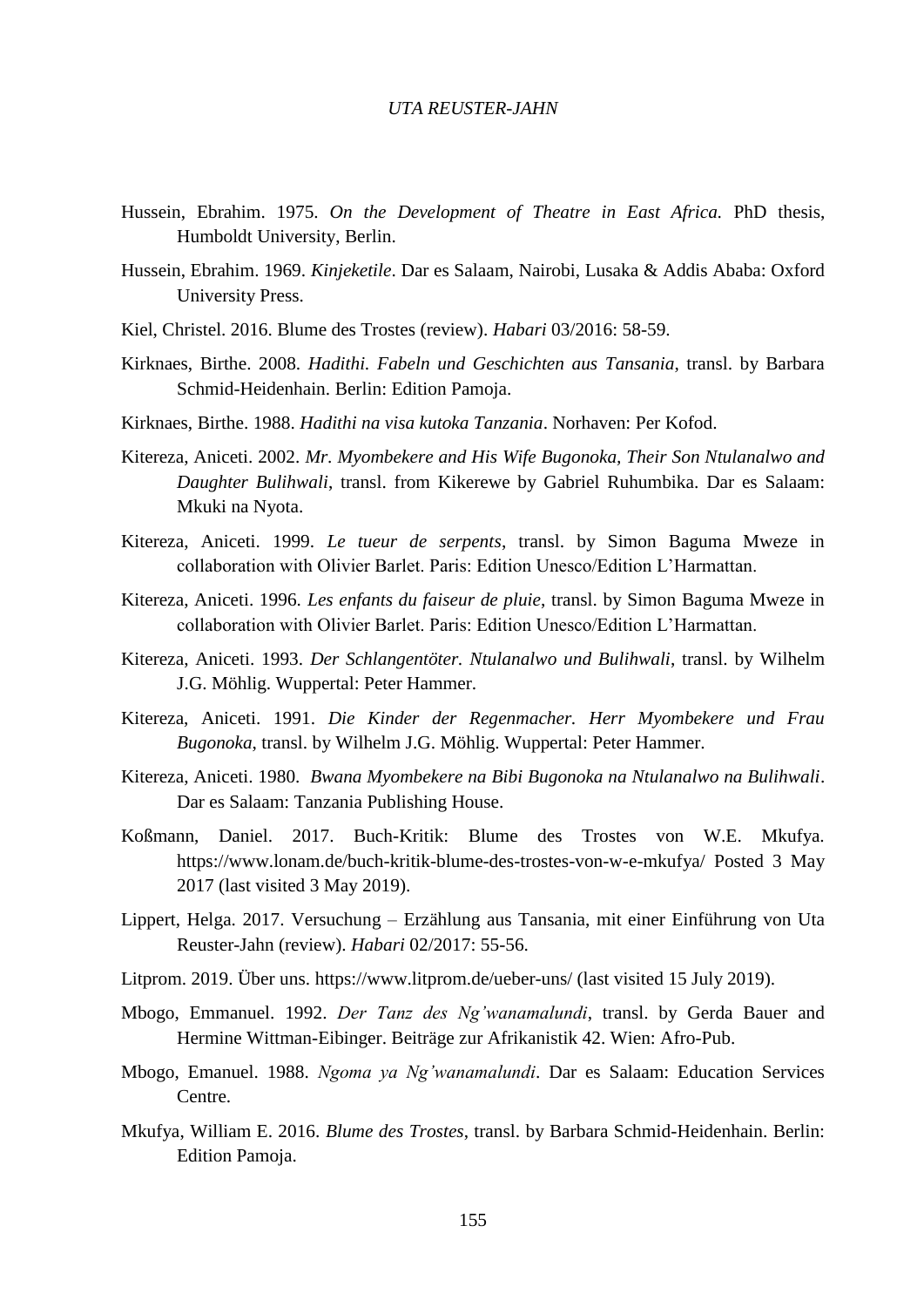Mkufya, William E. 2004. *Ua la Faraja*. Dar es Salaam: Mangrove Publishers.

- Möhlig, Wilhelm J.G. 1991. Nachwort des Übersetzers. *Die Kinder der Regenmacher. Herr Myombekere und Frau Bugonoka*, by Aniceti Kitereza, transl. by Wilhelm J.G. Möhlig. Wuppertal: Peter Hammer. Pp. 311-330.
- Mofolo, Thomas. 1988. *Chaka Zulu*, transl. from Sesotho by Peter Sulzer. Zürich: Manesse.
- Mweze, Simon Baguma & Olivier Barlet. 1996. Preface. *Les enfants du faiseur de pluie*, by Aniceti Kitereza, transl. by Simon Baguma Mweze & Olivier Barlet. Paris: Edition Unesco/Edition L'Harmattan. Pp. 1-15.
- Ramadhani, John. 1974. Streik in Masinde, transl. from Swahili by Joachim Fiebach. *Stücke Afrikas*, ed. by Joachim Fiebach. Berlin: Henschelverlag. Pp. 325-345.
- Ramadhani, John. *Mgomo wa Masinde*. Unpublished play (publicly performed in 1966).
- Reuster-Jahn, Uta. 2019. Alex Banzi. The Formation and Career of an Early Tanzanian Author. *Lugha na fasihi. Scritti in onore e memoria di/Essays in honour and memory of Elena Bertoncini Zúbková*, ed. by Flavia Aiello & Roberto Gaudioso. Naples: Dipartimento Asia, Africa e Mediterraneo. Università degli Studi di Napoli "L'Orientale". Pp. 153-168.
- Reuster-Jahn, Uta. 2016. Vorwort und Einführung. *Versuchung*, by Alex Banzi, transl. by Uta Reuster-Jahn. Norderstedt: Books on Demand. Pp. 7-27.
- Ruf, Anja. 2017. Geister, Magie und Sozialismus. *Weltsichten* 4: 65-66.
- Ruhumbika, Gabriel. 2002. Introduction. *Mr. Myombekere and His Wife Bugonoka, Their Son Ntulanalwo and Daughter Bulihwali: The Story of an Ancient African Community,* by Aniceti Kitereza, transl. from Kikerewe by Gabriel Ruhumbika. Dar es Salaam: Mkuki na Nyota. Pp. vii-xxxi.
- Sapiro. Gisèle. 2008. Translation and the Field of Publishing. *Translation Studies* 1,2: 154- 166.
- Seidel, August. 1896. *Geschichten und Lieder der Afrikaner, ausgewählt und verdeutscht von A. Seidel.* Berlin: Schall und Grund.
- Selasie, Taye. 2005. Bye-Bye, Babar (Or: What is an Afropolitan?). *The LIP Magazine.*  3 March 2005 [\(http://thelip.robertsharp.co.uk/?p=76,](http://thelip.robertsharp.co.uk/?p=76) last visited 15 May 2019).
- Shafi, Shafi Adam. 1997. *Die Sklaverei der Gewürze*, transl. [from French] by Karin Boden & Monique Lütgens. München: Marino.
- Shafi, Shafi Adam. 1986. *Les girofliérs de Zanzibar*, transl. by Jean-Pierre Richard. Paris: Karthala.
- Shafi, Shafi Adam. 1978. *Kasri ya Mwinyi Fuad*. Dar es Salaam: Tanzania Publishing House.